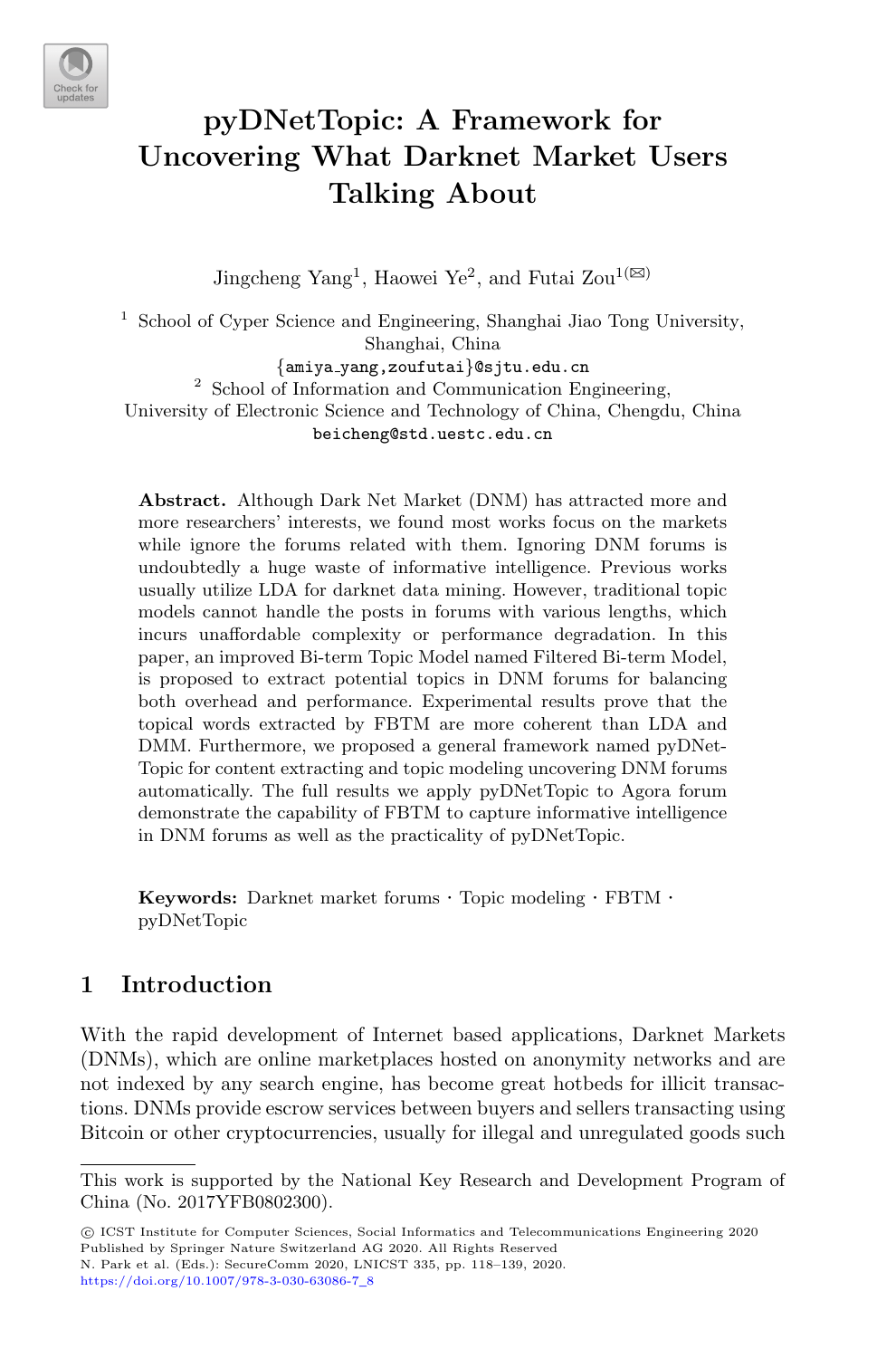as drugs, weapons and so on. Former researches mostly focus on the services, products on sale (especially drugs) or traders in DNMs  $[6, 9, 11]$  $[6, 9, 11]$  $[6, 9, 11]$  $[6, 9, 11]$  or the functionality and mechanism of DNMs [\[3](#page-19-0)[,8](#page-20-3)], from both technical and legal perspectives. But few pay attention to the forums related with markets. In fact, DNM related forums are nonnegligible informative treasuries for researchers. The collecting, mining and analyzing of forum data can reveal valuable information about corresponding DNMs, as well as its users. Researchers can have a quick understanding about the transaction types or goods on sale by finding users in forums talks about "drugs", "cocaine" or "bitcoin", "Monero" frequently. Also, researchers can extract some security-crucial intelligence from discussion between forum users. Recent works explore approaches to extract Cyber Threat Intelligence (CTI) from open or dark web [\[2](#page-19-1)[,16](#page-20-4),[24\]](#page-21-0).

According to the value of information hidden in forum data and the lack of relevant researches, we propose to use topic modeling for data mining and topic extraction. Given a large, unstructured collection (or corpus) of documents, topic modeling is an unsupervised machine learning algorithm that estimates the main topics of discussion [\[4\]](#page-19-2). As far as we know, former researches simply use LDA for topic modeling and the topical items have poor interpretability and coherence. The purpose of this work is to presenting an effective topic model for darknet market users, as well as an automatic general framework for information mining in DNM forums. Filtered Bi-term Topic Model is presented in this paper not only for generating more coherent and interpretable topical items, but also to reduce consumption and complexity for practical application. The details and experimental results of FBTM will be elaborated in Sect. [3](#page-3-0) and [5](#page-7-0) respectively. We also propose a general topical mining framework for DNM forums called pyDNetTopic. The functionality of pyDNetTopic lies in forum data extraction and analysis to provide a profile of main items most DNM forum users concern about. Moreover, pyDNetTopic provides an auxiliary and preliminary process for further analysis on darknet. The architecture and implementation of pyD-NetTopic will be detailed in Sect. [4.](#page-5-0)

The contribution of this paper are as follows:

- We propose FBTM, a modified Bi-term Topic Model applicable in large dataset consist of documents with various lengths. FBTM not only handles the sparsity problem when facing short text, but also reduces computational and memory consumption for large corpora, which makes it appropriate for darknet environment. Experimental results show that FBTM has better coherence measures than baseline models LDA and DMM. Comparison of extracted items demonstrates the accuracy and coherence of FBTM surpass baseline models, which indicates FBTM captures the tools used by darknet users and the hot issues visitors discuss that are usually ignored by baseline models.
- We propose pyDNetTopic, a python-based automatic data extraction and topic modeling framework for DNM forums. pyDNetTopic integrate standard pipelined preprocessing steps with FBTM and two alternative baseline models. The functionality of pyDNetTopic is identifying and extracting textual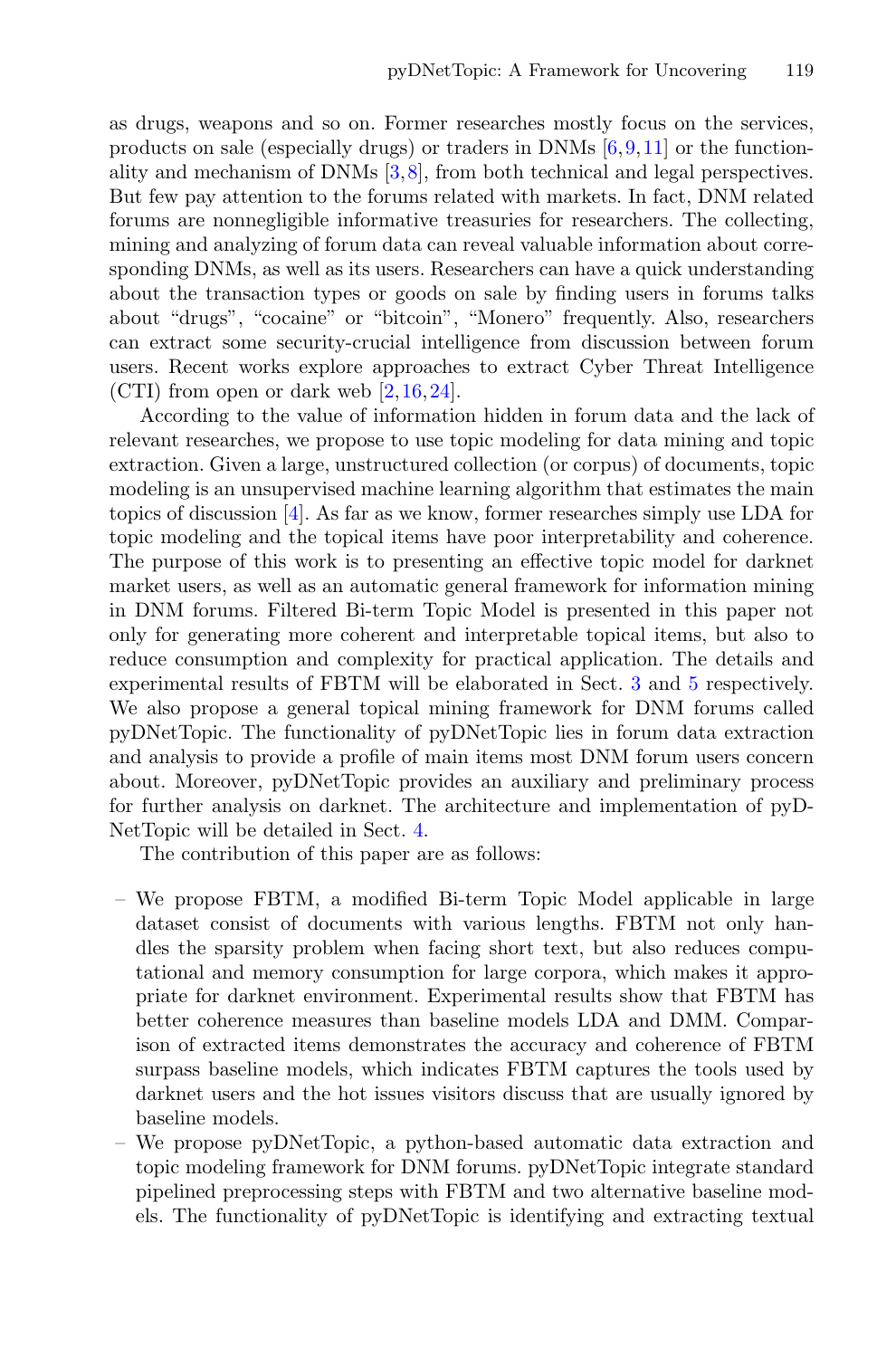content from files scraped by web crawler, as well as hot topic detection in darknet. pyDNetTopic aims to provide a general framework for data mining and intelligence extraction for security researchers quicikly understanding underground communities.

– We utilize pyDNetTopic to reveal the latent topics with representative terms from Agora market related forums. Items of interest including the state of darknet markets as well as the security concern of darknet users provide insight to darknet or security researchers.

# 2 Related Work

The exploration of informative assets beneath darknet have been attracted the interests of security researchers. Topic modeling, as an unsupervised topic derivation method for key information extraction, has been used extensively to gather intelligence directly from darknet informative sources. Grisham et al. [\[10\]](#page-20-5) analyzes the Alphabay underground marketplace - an anonymous trading grounds for illicit goods and services. This poster uses LDA to determine the providing illicit items and top sellers. Samtani et al. [\[22](#page-20-6),[23\]](#page-20-7) proposed a general semiautomatic framework to identify and classify informative assets from underground hacker forums. The hacker assets can be categorized into attachments, tutorials and source code according to Samtani. LDA was utilized in this paper aiming for code analysis by extracting topics and functions of source code, as well as understanding the topics of attachments and tutorial postings. In terms of code analysis, Samtani train a SVM classifier to classify source codes by coding language to provide insight into their implementation. Similar to Samtani, Deliu [\[7](#page-20-8)] presents a two-stage, hybrid process to collect CTI from underground hacker forums. Deliu achieves CTI extraction from forums by using a hybrid machine learning model that automatically searches through hacker forums posts, identifies the posts that are most relevant to cyber security and then clusters the relevant posts into estimations of their topics. The first identification stage and second clustering stage use SVM and LDA, respectively. Kyle [\[19](#page-20-9)] utilize LDA to reveal states of darknet market and tools users use mostly. Kyle doesn't apply LDA directly on original materials collected from darknet, but on subreddit "DarkNetMarket" in a monthly manner.

Lots of works have been done in topic modeling to improve its accuracy and interpretability, especially in short text environment such as Twitter. Some remarkable modifications include the auxiliary of external knowledge. [\[17](#page-20-10)[,18](#page-20-11)] propose to incorporate hidden topics discovered from large-scale external document collections into short sparse documents. Jin et al. [\[12\]](#page-20-12) propose a novel topic model - Dual Latent Dirichlet Allocation (DLDA) model, which jointly learns two sets of topics on short and long texts and couples the topic parameters to cope with the potential inconsistency between data sets. Recently neural networks are used to learn the prior distribution of document-topic or topic-word from corpus, which are imposed to be Dirichlet distribution in LDA and its modified versions. Deep hierarchical priors, generated from Replicated Softmax Model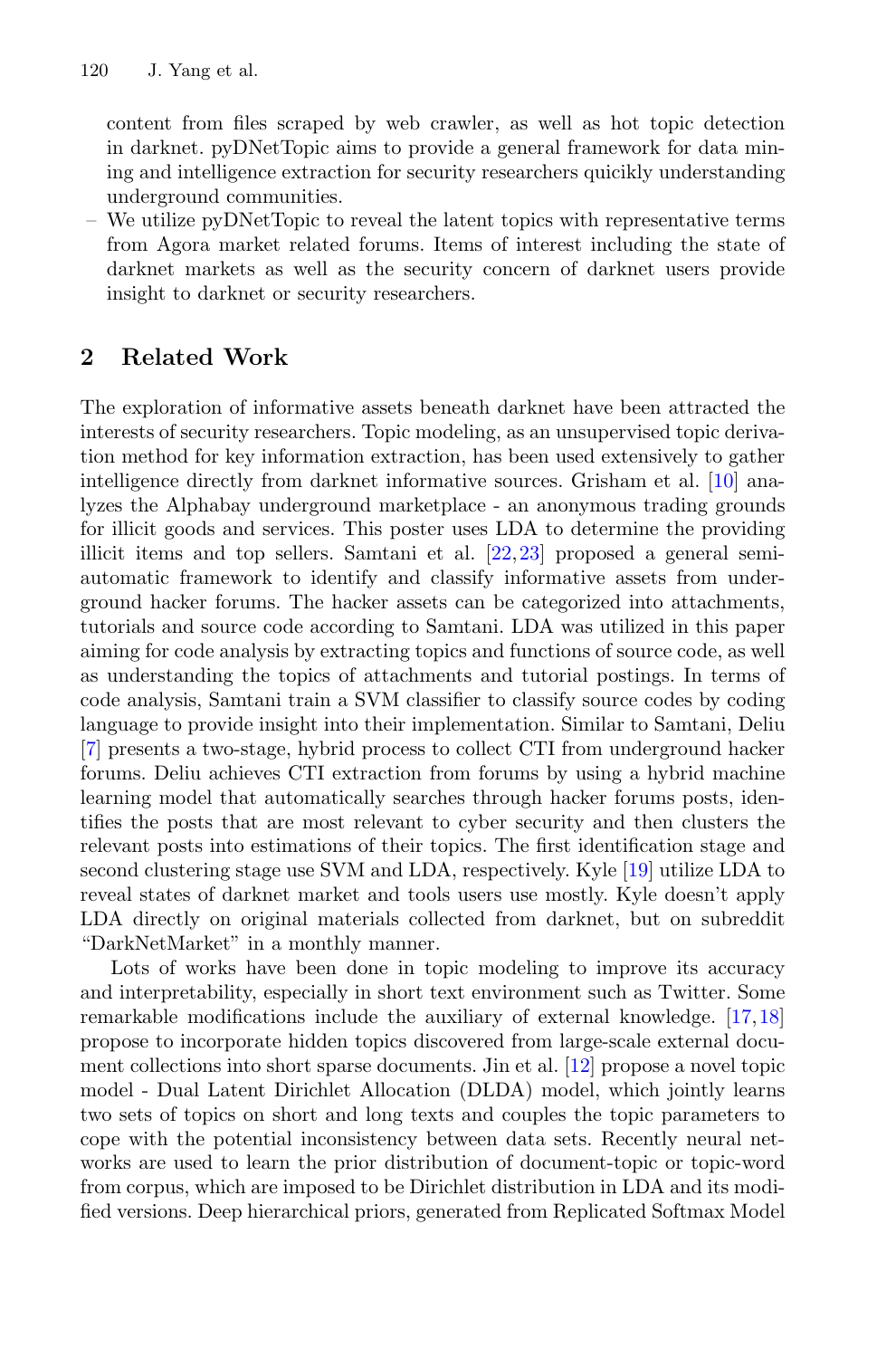[\[21](#page-20-13)], Neural Autoregressive Density Estimator [\[13\]](#page-20-14) or variational autoencoders [\[26](#page-21-1)[,30](#page-21-2)] have been developed to generate hierarchical document representations as well as discover interpretable topic hierarchies. But it is worth noting that security studies mining DNM forums only use LDA. We suppose the reasons why security researchers ignore recent achievements on topic modeling lie in:

- a) Security researchers focus on the clustering results or extracted keywords from topic modeling while ignoring the accuracy, coherence and interpretability of obtained results;
- b) The lack of convenient framework of proposed algorithms hinder security researchers from adopting them into practical application. Most works using LDA may due to the fact that LDA has been integrated into gensim or sklearn packages, which makes it user-friendly.

In view of the development of topic modeling and its relatively backward application in darknet research, this paper is intended to present an algorithm more effective and accurate than commonly used baseline models in darknet forums environment to fill the gap. For ease of use, especially for security researchers who are unfamiliar with machine learning, we propose a general framework for information mining and topic extraction on DNM forums.

## <span id="page-3-0"></span>3 Background

<span id="page-3-1"></span>

Fig. 1. Graphical representation of three topic models: (a) LDA, (b) BTM, and (c) DMM

#### 3.1 LDA

As a classic algorithm of existing topic models, LDA  $[4]$  is a hierarchical parametric Bayesian approach to infer a low dimensional representation that captures the latent semantic topics in a large corpus. LDA models the documents as a mixture of latent topics while each topic can be described as a probabilistic distribution over words. Figure  $1(a)$  $1(a)$  illustrates LDA models the generation process of a word  $\omega_{d,n}$  in document d within N words corpus composed of D documents and K topics.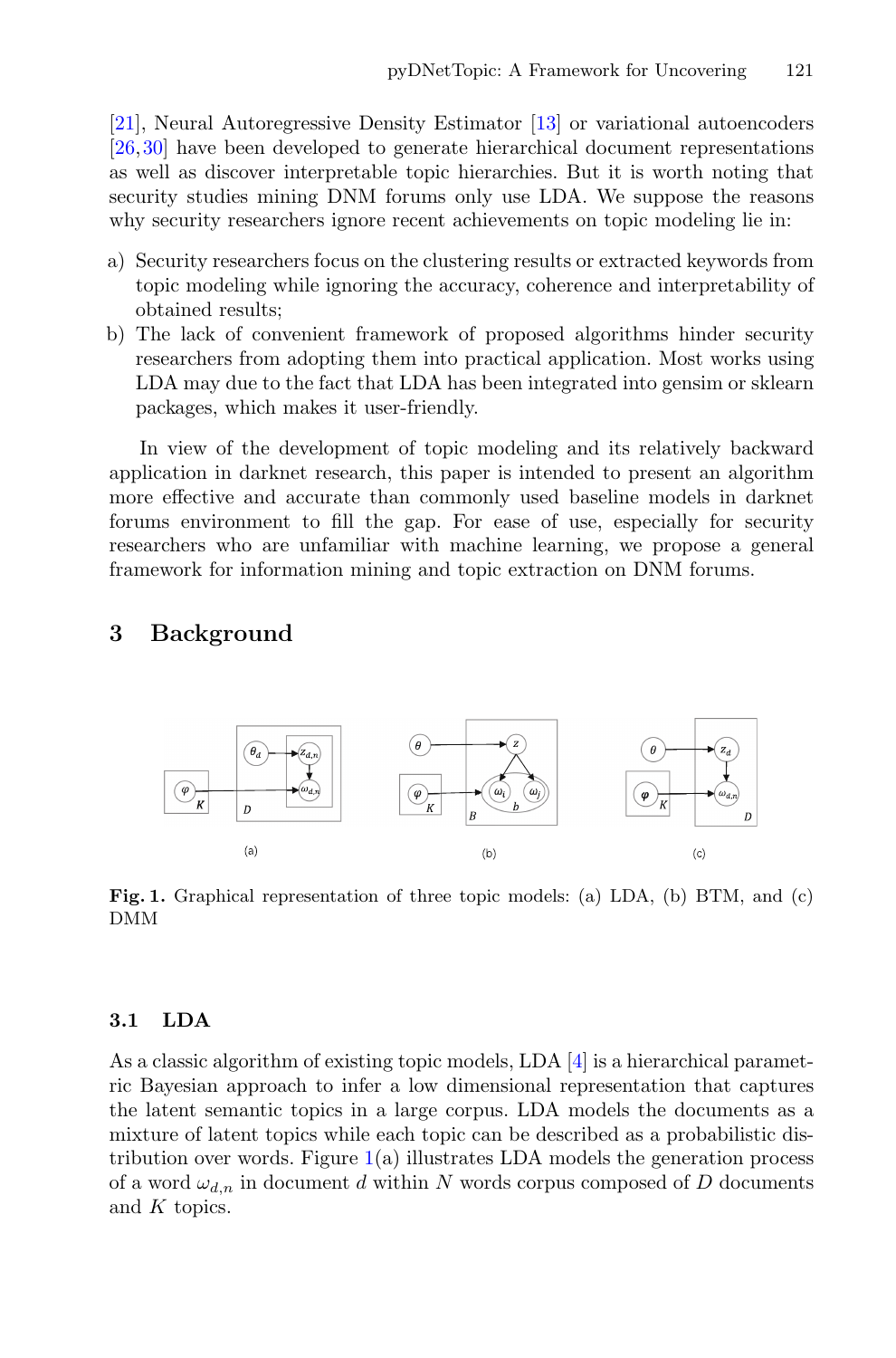- a) Draw word mixing distribution  $\varphi_k \sim Dir(\beta)$  for each topic  $k \in K$
- b) For each document  $d$  in  $D$ :
	- Draw topic mixing distribution  $\theta_d \sim Dir(\alpha)$
	- Generate a topic assignment  $z_{d,n}$  from document-topic distribution  $Multi(\theta_d)$
	- Generate a word  $\omega_{d,n}$  from topic-word distribution  $Multi(\varphi_{z_{d,n}})$

## 3.2 BTM

The reliance on word co-occurrence patterns within documents makes LDA model extremely sensitive to the length of documents. When facing short text, LDA model suffers from severe sparsity problem. To handle this, Bi-term Topic Model [\[28\]](#page-21-3) utilizes a bi-term (a single word co-occurrence pair in a single document) rather than a single word. BTM models topic distribution over the whole bi-terms collections instead of deriving it from Dirichlet prior distribution in each document by LDA. Experimental results demonstrate that BTM exceeds traditional models such as LDA not only in short text, but also in normal text environment. Figure [1\(](#page-3-1)b) illustrates the generation process of a single bi-term  $(\omega_i, \omega_j)$  in the whole bi-terms set B.

- a) Draw word mixing distribution  $\varphi_k \sim Dir(\beta)$  for each topic  $k \in K$
- b) Draw topic mixing distribution  $\theta \sim Dir(\alpha)$  for B
- c) For each bi-term  $b$  in  $B$ :
	- Generate a topic assignment z from topic distribution  $Multi(\theta)$
	- Generate bi-term  $b = (\omega_i, \omega_j)$  from topic-word distribution  $Multi(\varphi_z)$

### 3.3 GSDMM

Collapsed Gibbs Sampling for Dirichlet Multinomial Mixture [\[29\]](#page-21-4) introduces Gibbs Sampling algorithm into Dirichlet Multinomial Mixture model to probabilistically estimate the mixture component (cluster) and the probability of topic-word distribution based on two assumptions:

- a) Each document is generated by a mixture model;
- b) Each document originates from only one topic.

These assumptions , especially the second assumption, can indirectly enrich the word co-occurrence pattern in document level. Figure  $1(c)$  $1(c)$  illustrates GSDMM models the generation process of a word  $\omega_{d,n}$  in document d.

- a) Draw word mixing distribution  $\varphi_k \sim Dir(\beta)$  for each topic  $k \in K$
- b) Draw topic mixing distribution  $\theta \sim Dir(\alpha)$
- c) For each document  $d$  in  $D$ :
	- Generate a topic assignment  $z_d$  from document-topic  $Multi(\theta)$
	- Generate a word  $\omega_{d,n}$  from topic-word distribution  $Multi(\varphi_{z_d})$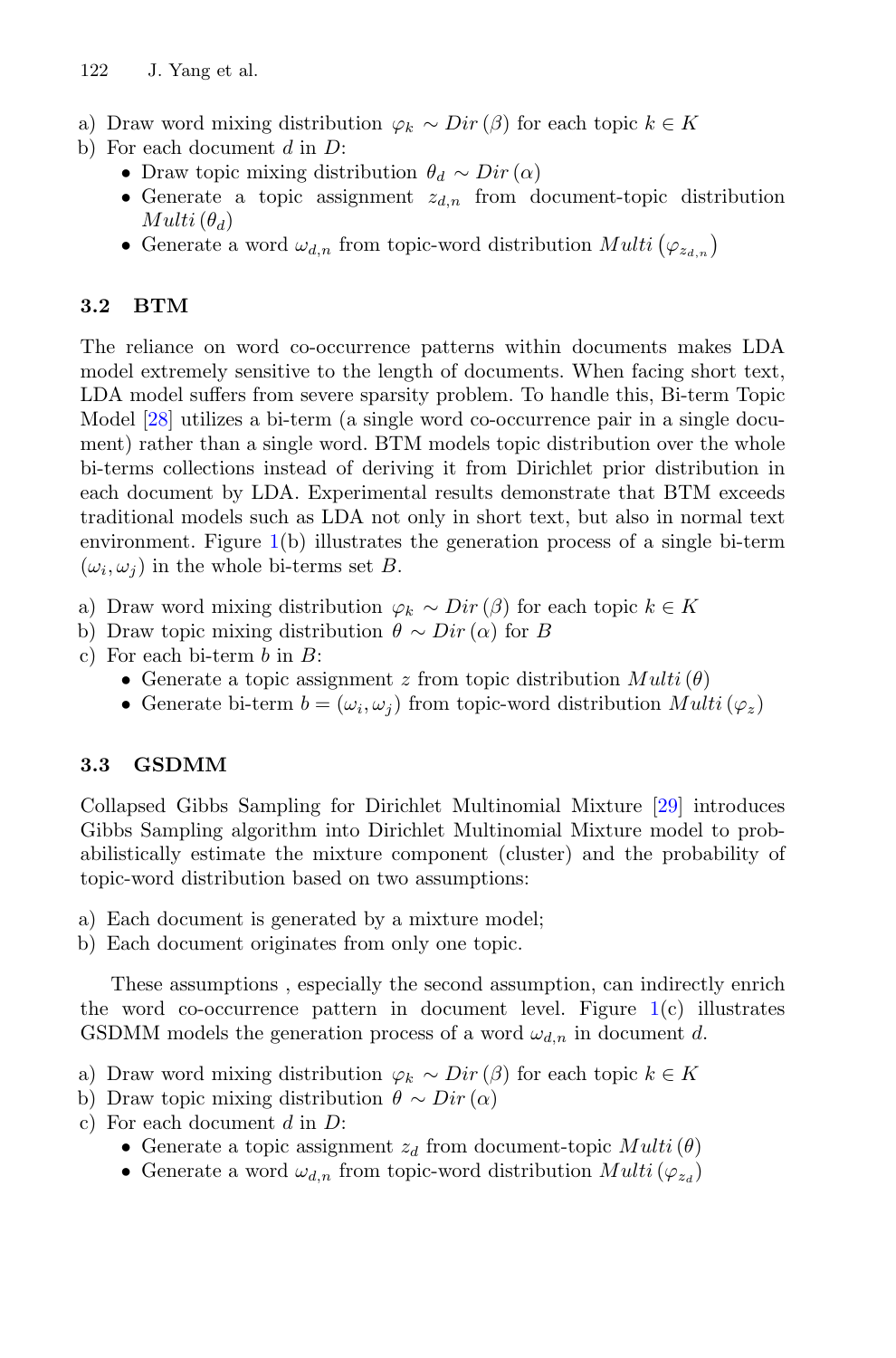# <span id="page-5-0"></span>4 Filtered Bi-Term Topic Model

#### 4.1 Motivation

Former researches focus on the sparsity problem topic models confront in short text and solution to it. But in DNM forums, situation seems more complex. The post corpus in DNM forums cannot be regarded as short or long simply. Unlike typical short text collections, such as Tweets2011 or Trec, whose average document lengths are 5.21 and 4.94 respectively. The average document length of DNM forums are longer than 20 words typically. Although on average, DNM forum data seems to fall into the category of long text. However, DNM forum contains a large number of very short posts, while some overwhelmingly long posts increase the average length of the entire dataset. So simply using LDA may receive unsatisfying results. From this point of view, BTM seems to be a propriate choice which produce quite great performance in both short text and long text. However, when performing BTM, another serve problem emerges.

As detailed in Sect. [3,](#page-3-0) BTM extracts bi-terms from corpus to obtain global word co-occurrence patterns. But with the document length  $\overline{l}$  and number |D| increasing, the number of bi-terms increases in square law, which incurs unaffordable memory usage and time consumption. Table [1](#page-5-1) illustrates the complexity analysis of three typical topic models: LDA, BTM and DMM, where  $M$  and  $K$ denotes the number of terms in corpus and the number of topics respectively. The redundancy of bi-terms in BTM makes the model cannot be applied in DNM forums directly, furthermore, in any big dataset with various document lengths.

|            |                         | Method Time complexity   Memory complexity  |
|------------|-------------------------|---------------------------------------------|
| LDA        | $O(K D \overline{l})$   | $ D K+MK+ D \bar{l}$                        |
| DMM        | $O(K D \overline{l})$   | $D + (M + 2)K$                              |
| <b>BTM</b> | $O(K D \overline{l}^2)$ | $K + MK + \frac{1}{2} D \bar{l}(\bar{l}-1)$ |

<span id="page-5-1"></span>Table 1. Complexity analysis of LDA, DMM and BTM

#### 4.2 Methodology

Since the inefficiency of BTM attributes to the redundancy of bi-terms, an intuitive solution is discarding less indicative bi-terms. Similar work has been done in [\[27](#page-21-5)] to discriminate topical terms using document ratio df  $(\omega)$ , which is calculated in [\(1\)](#page-5-2).

<span id="page-5-2"></span>
$$
df\left(\omega\right) = \frac{m_{\omega}}{M} \tag{1}
$$

where  $m_{\omega}$  represents the number of documents in which term  $\omega$  is mentioned and  $M$  denotes the total number of documents. Xia et al.  $[27]$  pointed out that the term belongs to general terms when its  $df(\omega)$  is larger than M devided by the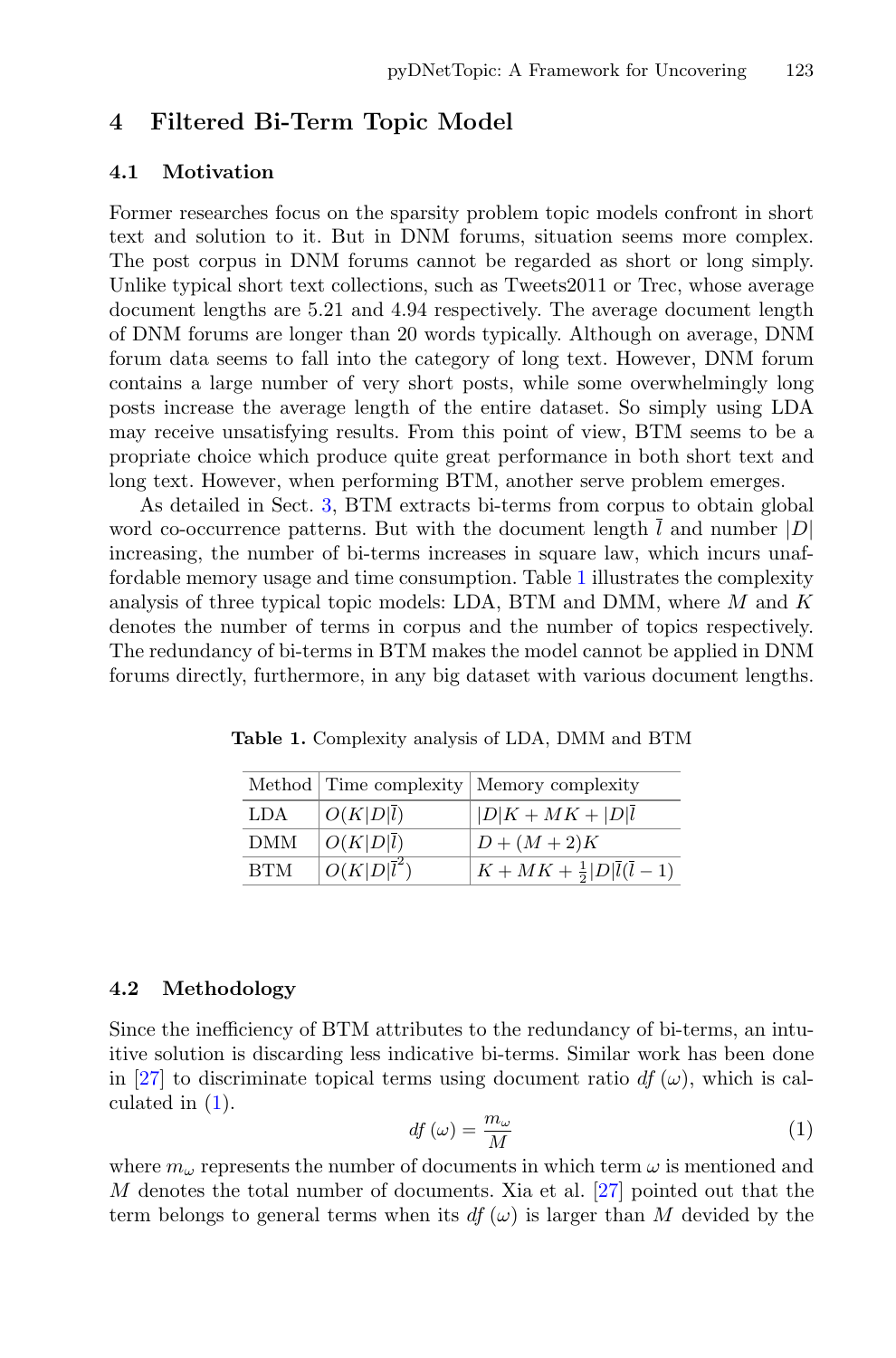maximum number of documents a single topic contains. Besides, a term appears only in single document belongs to document-specific terms while remaining terms are topical terms. Xia's approach seems to have a good performance in headline-based social news clustering, but it cannot be adopted in DNM forums situations. The major drawback lies in the threshold for defining general terms. In DNM forum corpus, it is impossible that we have a prior knowledge of the approximate number of documents the largest topic contains. The "unsupervised" situation in DNM forums makes Xia's approach impractical. Inspired by that, we propose Filtered BTM to select useful bi-terms for topic extraction without any prior knowledge or assumptions.

In FBTM, we propose a novel metric, named "generality"  $\gamma(\omega)$ , which is formulated as  $(2)$ .

<span id="page-6-0"></span>
$$
\gamma(\omega) = \frac{f(\omega)}{df(\omega)} = \frac{\frac{n\omega}{\omega} - \frac{n\omega}{\omega}}{\frac{m\omega}{M}}
$$
(2)

where  $n_{\omega}$  represent the occurrence number of term  $\omega$  in the whole corpus and the number of documents which contain term  $\omega$ .  $f(\omega)$  measures the occurrence frequency of term  $\omega$  in perspective of whole corpus, whereas  $df(\omega)$  reflects the document-level distribution range of term  $\omega$ . So  $\gamma(\omega)$  reflects how centrally the term  $\omega$  distributes in documents. We believe there is a positive correlation between  $\gamma(\omega)$  and the degree of how topical term  $\omega$  is. Firstly, the topic-word distribution  $\phi$  is estimated as (3) in [\[28](#page-21-3)].

$$
\phi_{\omega|z} = \frac{n_{\omega|z} + \beta}{\sum_{\omega} n_{\omega|z} + M\beta} \tag{3}
$$

where  $n_{\omega|z}$  refers to the number of times of term  $\omega$  assigned to topic z.  $\beta$  is a hyperparameter. The denominator seems to remain almost constant for different term  $\omega$ . It is intuitive that the term with larger  $f(\omega)$  tends to have larger  $n_{\omega|z}$ . In another word, the term occurs frequently tends to be assigned to one or multiple topics. It can be proved by the observation of output results from many topic models that some frequent words are regarded as top topical words spanning several topics. But only considering the word ratio will make words appearing frequently in most documents dominate the topical words. Although stop words filtering can exclude some commonly used words such as "the", "do" et al., some words appear frequently in darknet context such as "buy", "pay", "from" can still make results confusing. So we introduce the reciprocal of document ratio  $df(\omega)$  into the calculation of "generality". If a term appears frequently in corpus, as well as widely in the whole document set, the term belongs to common words so its  $f(\omega)$  and  $df(\omega)$  will be large simultaneously. Dividing by a large  $df(\omega)$ will reduce generality to prevent common word from ranking too high.

Secondly, in the view of Xia's classification approach, the metric generality still makes sense. Xia regards the topical terms and general terms as significant for topic modeling. Due to our observation, the topical terms always appear frequently in a few documents while general terms distribute more broadly than topical terms in document level. The top ranked terms by generality mostly consist of topical terms and general terms. It is worth noting that the so-called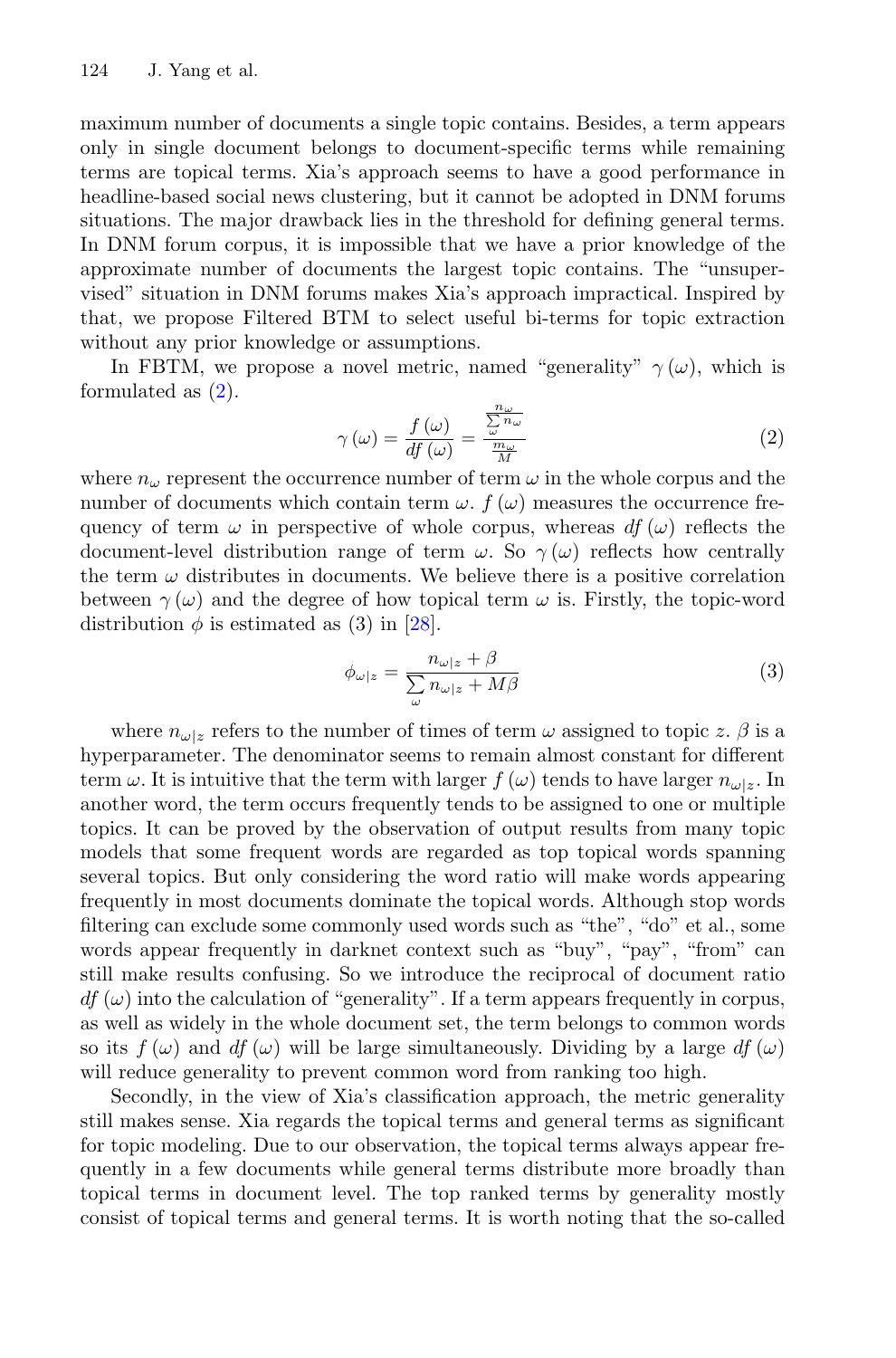document-specific terms, which appear only in one document, still has a relatively low generality, although their document ratio is quite low. Because such terms appear quite rarely and have much lower word ratios. So our proposed generality has capacity to exclude less indicative terms.

The detail of FBTM algorithm is shown in Algorithm [1.](#page-7-1) After the calculation of  $\gamma(\omega)$ , FBTM sorts each term in the whole corpus according to its  $\gamma(\omega)$  and only retains the bi-terms consist of terms whose  $\gamma(\omega)$  is in top  $\eta$ , which is filtering coefficient specified by researcher determining how many terms in corpus are retained. The rest bi-terms are considered as meaningful for topic modeling. The rest bi-terms set  $B$  is used by BTM to estimate the topic-word distribution  $\phi$ , as well as some user-determined parameters. Experimental results indicate that by excluding trivial bi-terms extracted topical terms better capture the informative intelligence from darknet corpus.

<span id="page-7-1"></span>

| <b>Algorithm 1. Filtered Biterm Topic Model</b>                                                         |
|---------------------------------------------------------------------------------------------------------|
| <b>Input:</b> number of topics K, preprocessed document set D, hyperparameter $\alpha$ , $\beta$ , fil- |
| tering coefficient $\eta$ , iterations I                                                                |
| <b>Output:</b> topic-word co-occurrence matrix $\Phi$                                                   |
| 1: for each word $\omega$ in D do                                                                       |
| 2: Compute generality $\gamma(\omega) = \frac{f(\omega)}{df(\omega)}$                                   |
| $3:$ end for                                                                                            |
| 4: Sort each word according to its generality                                                           |
| 5: Select the top $\eta$ words and add them to filtered word set W                                      |
| 6: for each document $d$ in $D$ do                                                                      |
| 7:<br>for each $\omega_i, \omega_j \in d$ do                                                            |
| if $\omega_i, \omega_j \in W$ then<br>8:                                                                |
| Add bi-term $(\omega_i, \omega_j)$ into bi-term set B<br>9:                                             |
| 10:<br>end if                                                                                           |
| 11:<br>end for                                                                                          |
| $12:$ end for                                                                                           |
| 13: $\Phi \leftarrow BTM(B, K, \alpha, \beta, I)$                                                       |
|                                                                                                         |

### <span id="page-7-0"></span>5 Framework Architecture

Figure [2](#page-8-0) is the overview of framework of pyDNetTopic<sup>[1](#page-7-2)</sup>. The purpose we present pyDNetTopic is extracting the textual content from HTML file obtained by web crawler and uncovering interesting topics with representative words. Based on previous works, we integrate LDA, DMM with FBTM which presented in this paper in pyDNetTopic.

<span id="page-7-2"></span> $^{\rm 1}$  The code is available in [https://github.com/blade-prayer/pyDNetTopic.](https://github.com/blade-prayer/pyDNetTopic)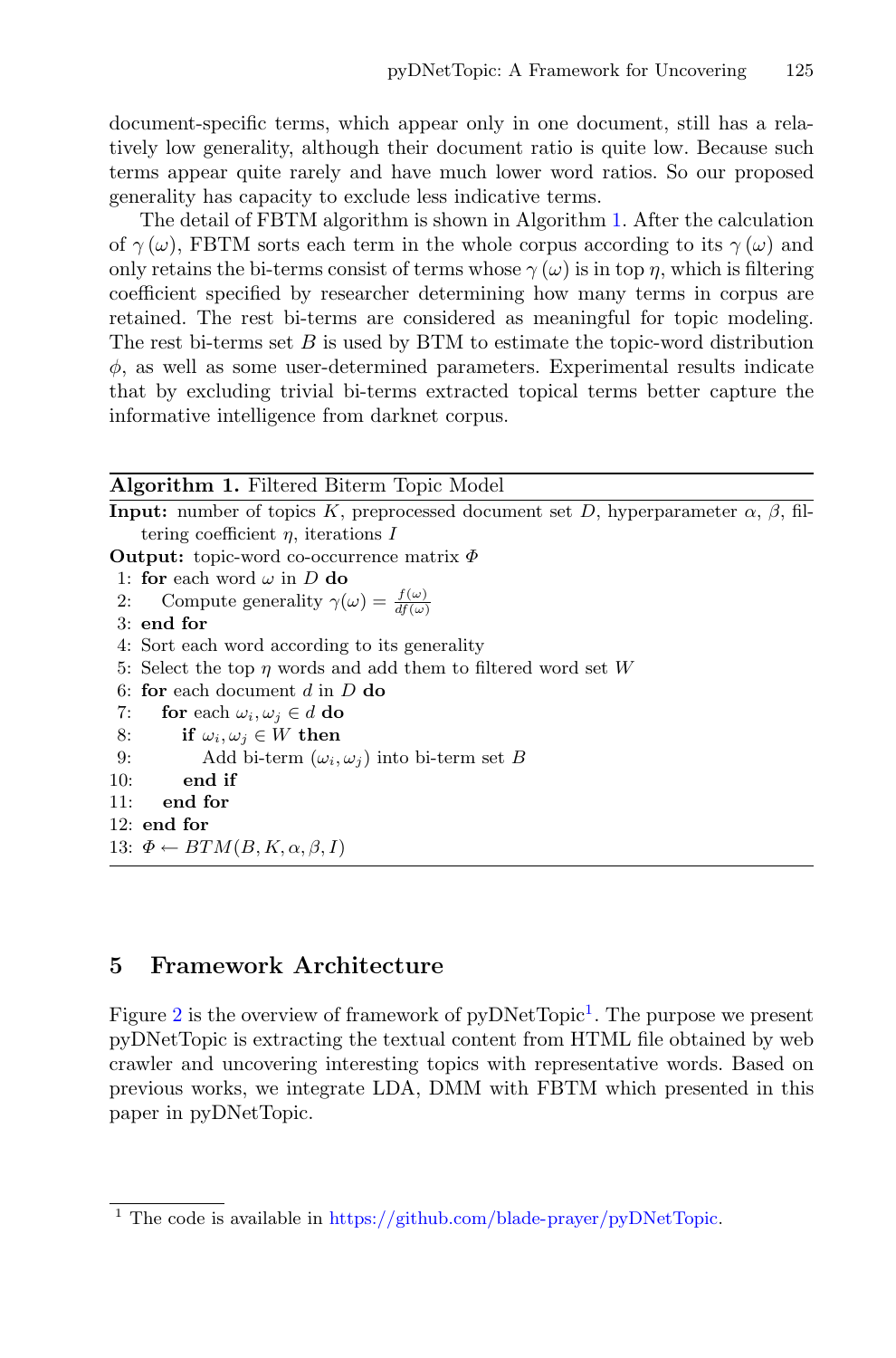

<span id="page-8-0"></span>Fig. 2. Overview of architecture of pyDNetTopic

## 5.1 Data Extraction and Preprocessing

Based on our observation of dataset scraped from darknet, data extraction module utilizes the strategy that choosing files with "topic" in their names and selecting the "inner" elements to get textual content of posts. After filtering the nonrelevant files and finding the requisite content, here with different modes pyDNetTopic provides different text extraction strategies:

- a) In long text mode, pyDNetTopic aggregate every single response within a post into one document;
- b) In short text mode, pyDNetTopic write every single response into one document.

Aforementioned two modes correspond with different applicable conditions of topic models. LDA model is fit to long texts while FBTM and DMM is suited for short texts. Then pyDNetTopic performs a pipelined preprocessing procedure to the raw bulks of content to transform them into appropriate form for topic model. Such procedure is concluded by our series of experiments combined with related works [\[19\]](#page-20-9). We integrate these sequential steps into pyDNetTopic to make it convenient for follow-up studies.

- Lowercase texts
- Remove pure numbers with length less than 2
- Remove words with only one character or longer than 15 characters
- Remove words that appear only once
- Tokenize raw data using regular expression that match with characters a-z0-9
- Remove standard stop words in NLTK Python Library with specific stop words obtained from our observation during series experiments

During the experiments, we find that a mass of posts' topics center in drugs, which contains a lot pure numbers indicating the weights or prices of drugs.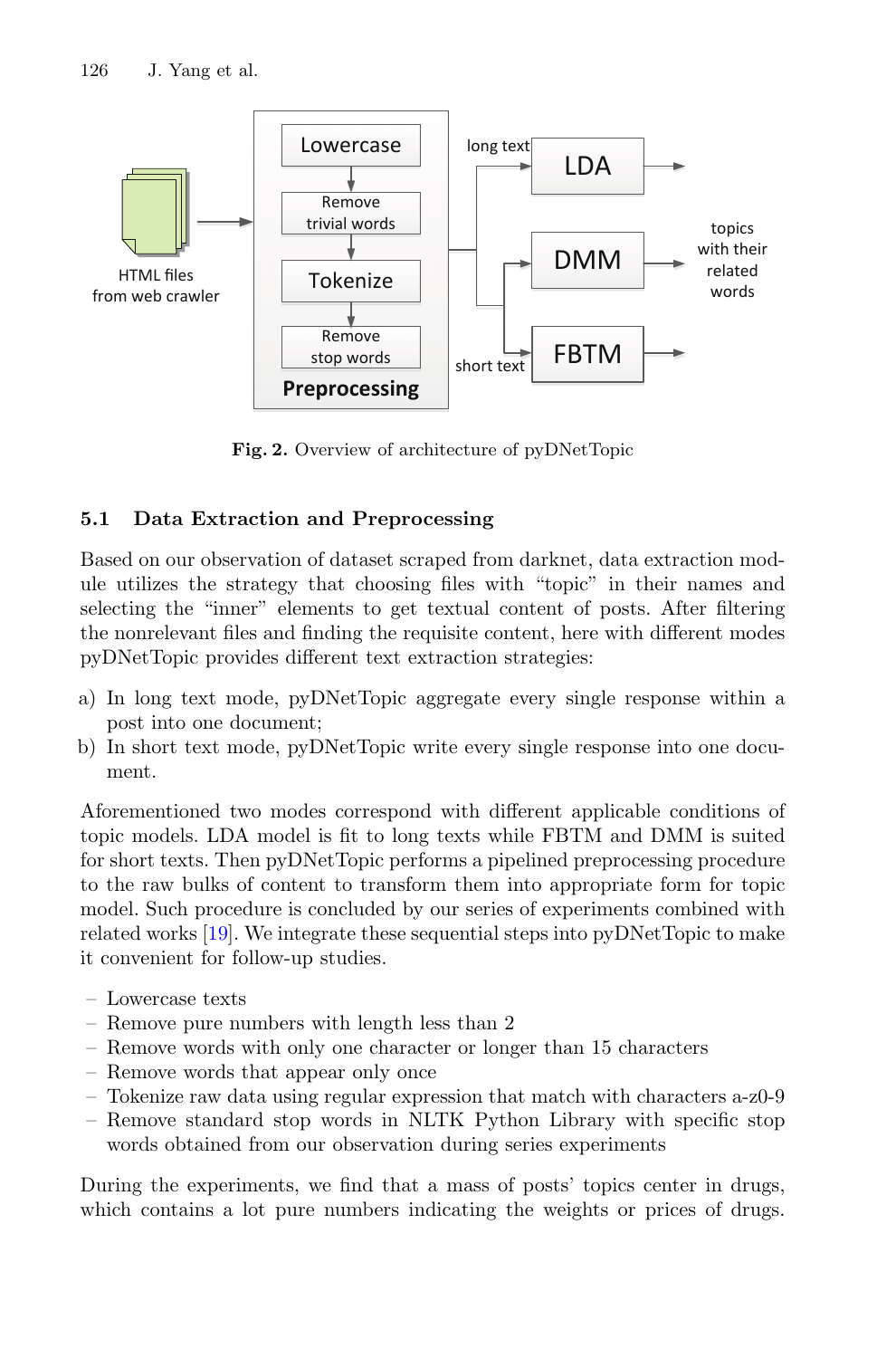Addition to numbers, such posts always contain a lot ill-formed words with only one character. Another phenomenon we find is that there are many quite long meaningless words stemming from the URL or PGP public keys in generated corpus. These words appearing in extracted topics will make the output confusing. pyDNetTopic removes these meaningless words out of consideration for efficiency and performance.

The selection of localized stop words is inspired by how Kyle did in [\[19\]](#page-20-9). When we just use the standard stop words list, we find the results of topic model output revolved around curse and common words, such as "would", "shit", "good". To alleviate this we perform FBTM repeatedly on our generated corpus and choose the top-20 most relevant words within each topic as representative word set. When we find words that add no insight to the potential topics in typical word set, we remove such words from raw corpus by adding them to the stop word list. We repeat this operation until in the top-20 typical word set there are no obviously meaningless words. Appendix [A](#page-16-0) shows our final result of stop words list by performing in typical DNM forums. We believe this stop words list we concluded can be directly applied in future related researches.

### 5.2 Topic Models

Although FBTM has shown its good performance, we still have some reasons to retain LDA and DMM in pyDNetTopic. Firstly, although after filtering, FBTM still costs longer process time than DMM and LDA when facing a level of tens of thousands data volume. Secondly, we assume that researchers may confront some weird forums consist of abnormally long or short posts. We integrate LDA and DMM as alternative models in pyDNetTopic. The implementation of LDA is LDAMulticore in genism library. For hyperparameters  $\alpha$  and  $\beta$ , we simply use the default setting in gensim as the reciprocal of topic number  $K$ . pyDNetTopic implements DMM in python. The prerequisite assumption that each document is originated from only one topic makes DMM deal with short text both rapidly and efficiently, however, at the expense of performance and accuracy in DNM forums conditions. We utilize the same default settings as in LDA for model parameters. The default and recommended topic model in pyDNetTopic is our proposed FBTM with short text mode. We set the default values of hyperparameters the same as that in [\[28](#page-21-3)]. The default value of filtering coefficient  $\eta$  which controls how many words are retained for topic modeling, is 0.5. The hyperparamter settings in pyDNetTopic are shown in Table [2.](#page-10-0)

### 5.3 Relevance Metric

In pyDNetTopic, we choose relevance of each term rather than its topic-word probability to rank the top topical word list of each topic. Relevance is a topical term weighted metric proposed in [\[25](#page-21-6)]. The definition of relevance makes a trade-off between the topic-word probability with its corresponding lift (calculated by the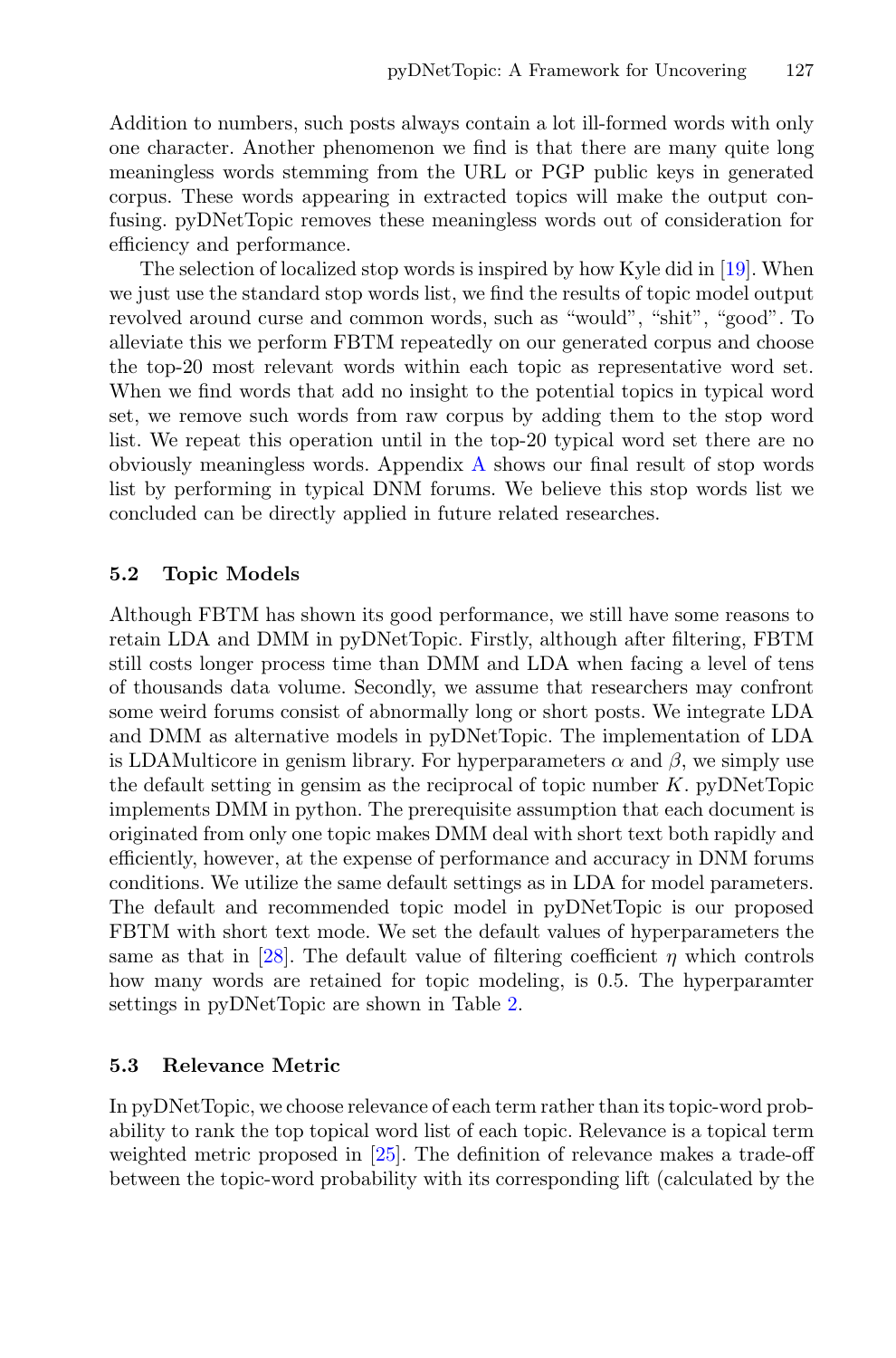| Model       | Parameter                    | Value         |
|-------------|------------------------------|---------------|
| <b>LDA</b>  | $\alpha$                     | $\frac{1}{K}$ |
|             | ß                            | $\frac{1}{K}$ |
|             | <b>Iterations</b>            | 100           |
| DMM         | $\alpha$                     | $\frac{1}{K}$ |
|             | β                            | $\frac{1}{K}$ |
|             | Iterations                   | 100           |
| <b>FBTM</b> | $\alpha$                     | 1             |
|             | ß                            | 0.01          |
|             | <b>Iterations</b>            | 100           |
|             | Filtering coefficient $\eta$ | 0.5           |

<span id="page-10-0"></span>Table 2. Hyperparameter settings in pyDNetTopic

topic-word probability with its marginal probability). The formulation of relevance of term  $\omega$  belonging to topic t given a weight parameter  $\varepsilon$  is shown in [\(4\)](#page-10-1).

<span id="page-10-1"></span>
$$
r(\omega, t|\varepsilon) = \varepsilon \log (\phi_{t\omega}) + (1 - \varepsilon) \log \left( \frac{\phi_{t\omega}}{p_{\omega}} \right)
$$
 (4)

By introducing the lift term, relevance decrease the rankings of globally frequent terms. On the other hand, the topic-word probability term balance the noise introduced by lift term. Parameter  $\varepsilon$  determines the weight given to the probability of  $\omega$  under topic t relative to its lift. We set it 0.01 empirically in pyDNetTopic.

#### 6 Experiment

#### 6.1 Evaluation Metrics

In order to perform a quantifying analysis, we choose a series of automatic and unsupervised evaluation metrics, coherence scores, summarized by Roder [\[20](#page-20-15)] for topic quality evaluation. Coherence measures do not rely on any human annotators or extrinsic reference collections. The insight of coherence is based on the observation of human expert annotations that pairs of words belong to the same topic clustered by the model tend to co-occur in the same document, while word pairs belonging to different topics have little co-occurrence tendency.

We choose UMass coherence [\[14\]](#page-20-16), UCI coherence [\[15](#page-20-17)] and centroid coherence [\[1](#page-19-3)] for topic quality evaluation. The evaluated topic UCI coherence takes the set of top words of a topic and sum a confirmation measure over all word pairs, while UMass coherence uses an asymmetrical confirmation measure between top word pairs (smoothed conditional probability). The formulations of UMass and UCI coherence are shown in [\(5\)](#page-11-0) and [\(6\)](#page-11-1) respectively, where  $V^{(t)} = \left(v_1^{(t)}, \ldots, v_M^{(t)}\right)$  is a list of the M most probable words in topic t.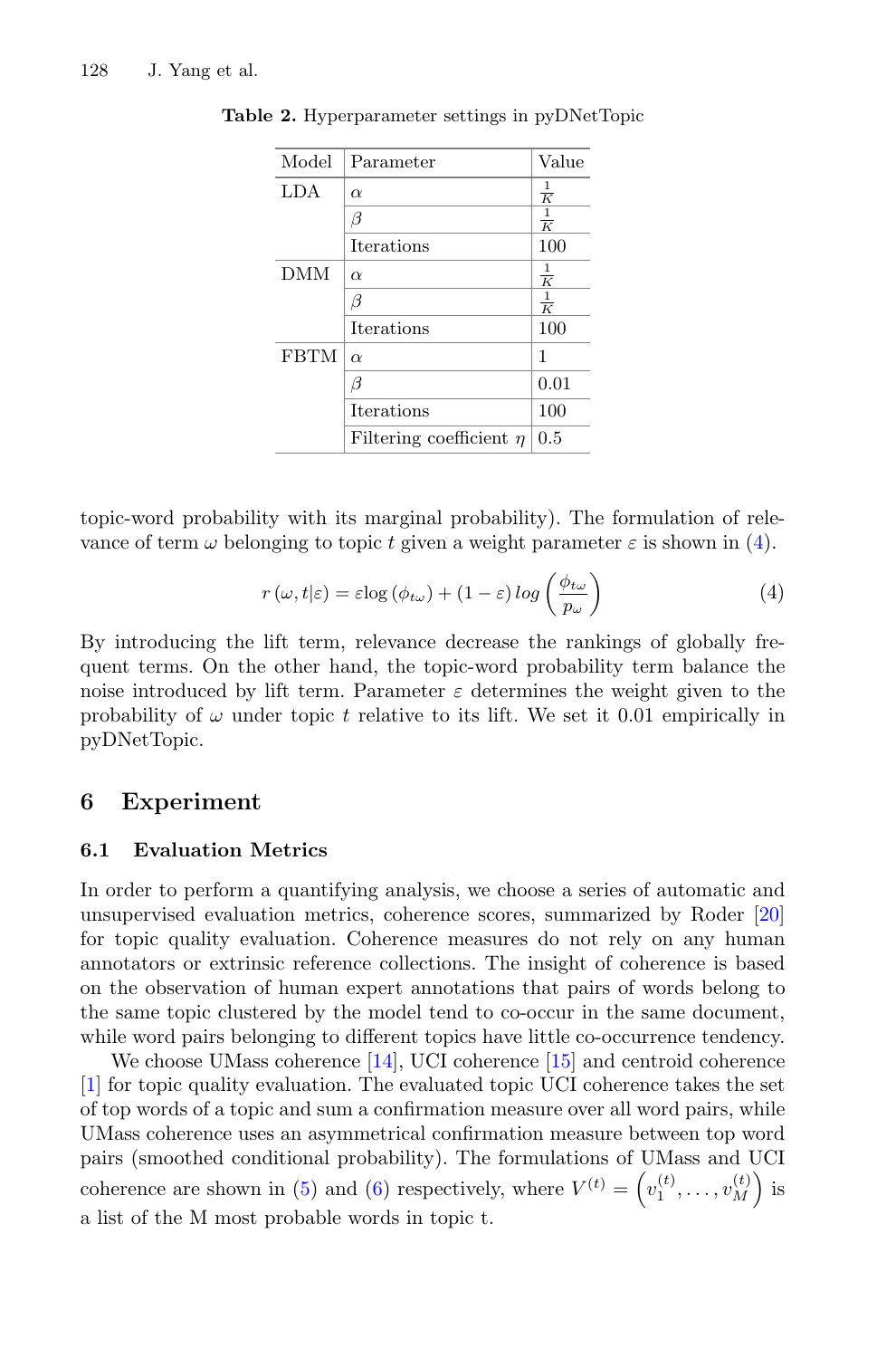<span id="page-11-0"></span>
$$
C_{UMass}\left(t;V^{(t)}\right) = \sum_{m=2}^{M} \sum_{l=1}^{m-1} \log \frac{D\left(v_m^{(t)}, v_l^{(t)}\right) + 1}{D\left(v_l^{(t)}\right)}\tag{5}
$$

<span id="page-11-1"></span>
$$
C_{UCI}\left(t;V^{(t)}\right) = \sum_{m=1}^{M-1} \sum_{l=m+1}^{M} \log \frac{D\left(v_m^{(t)}, v_l^{(t)}\right) + 1}{D\left(v_m^{(t)}\right)D\left(v_l^{(t)}\right)}\tag{6}
$$

The calculation of centroid coherence is a bit more complicated. Centroid coherence is formulated based on context vectors for every topic top word. The j-th element of the context vector  $\rightarrow$  $v_i^{(t)}$  of topical word  $v_i^{(t)}$  is normalized pointwise mutual information (NPMI) and calculated as:

$$
v_{ij}^{(t)} = NPMI \left( v_i^{(t)}, v_j^{(t)} \right)^{\gamma} = \left( \frac{\log \frac{D \left( v_i^{(t)}, v_j^{(t)} \right) + 1}{D \left( v_i^{(t)} \right) D \left( v_j^{(t)} \right)}}{-\log \left( D \left( v_i^{(t)}, v_j^{(t)} \right) + 1 \right)} \right)^{\gamma} \tag{7}
$$

For topic t, the centroid vector  $\rightarrow$  $v_c^{(t)}$  is the sum of each context vector of topical words:

$$
\vec{v_c^{(t)}} = \sum_{v_i^{(t)} \in V^{(t)}} \vec{v_i^{(t)}}
$$
\n(8)

The final coherence is computed as average cosine similarity between top word context vectors and their centroid →  $v_c^{(t)}$ .

$$
C_{cen} = \frac{1}{M} \sum_{v_i^{(t)} \in V^{(t)}} \cos\left(\vec{v_i^{(t)}}, \vec{v_c^{(t)}}\right)
$$
\n(9)

#### 6.2 Performance Comparison

In order to make a comprehensive comparison of the clustered topic quality between three topic models: LDA, FBTM and DMM, we choose Agora forum dataset in the Darknet Market Archives[\[5\]](#page-20-18). Agora forum dataset is organized in the subfolders whose names indicate the dates when Branwen employed his crawler tools. Valuable intellegence can be obtained from forum user profiles and threads, which began when a forum user created a post that was followed by numerous responding posts. For time limitation, we randomly choose 1000 files from a part of subfolders, which span a whole year in 2014, for topic models in pyDNetTopic respectively and calculate the evaluation metrics. Our setting of topic number is 3 for all models. Another hyperparameters use default settings in pyDNetTopic.

The UMass, UCI and centroid coherence of three topic models in different dates of Agora forum dataset is shown in Figs. [3,](#page-12-0) [4](#page-12-1) and [5](#page-12-2) respectively. The average UMass coherence of FBTM fluctuating around 50 is remarkably higher than LDA and DMM. FBTM achieves almost 150% and 250% higher measures than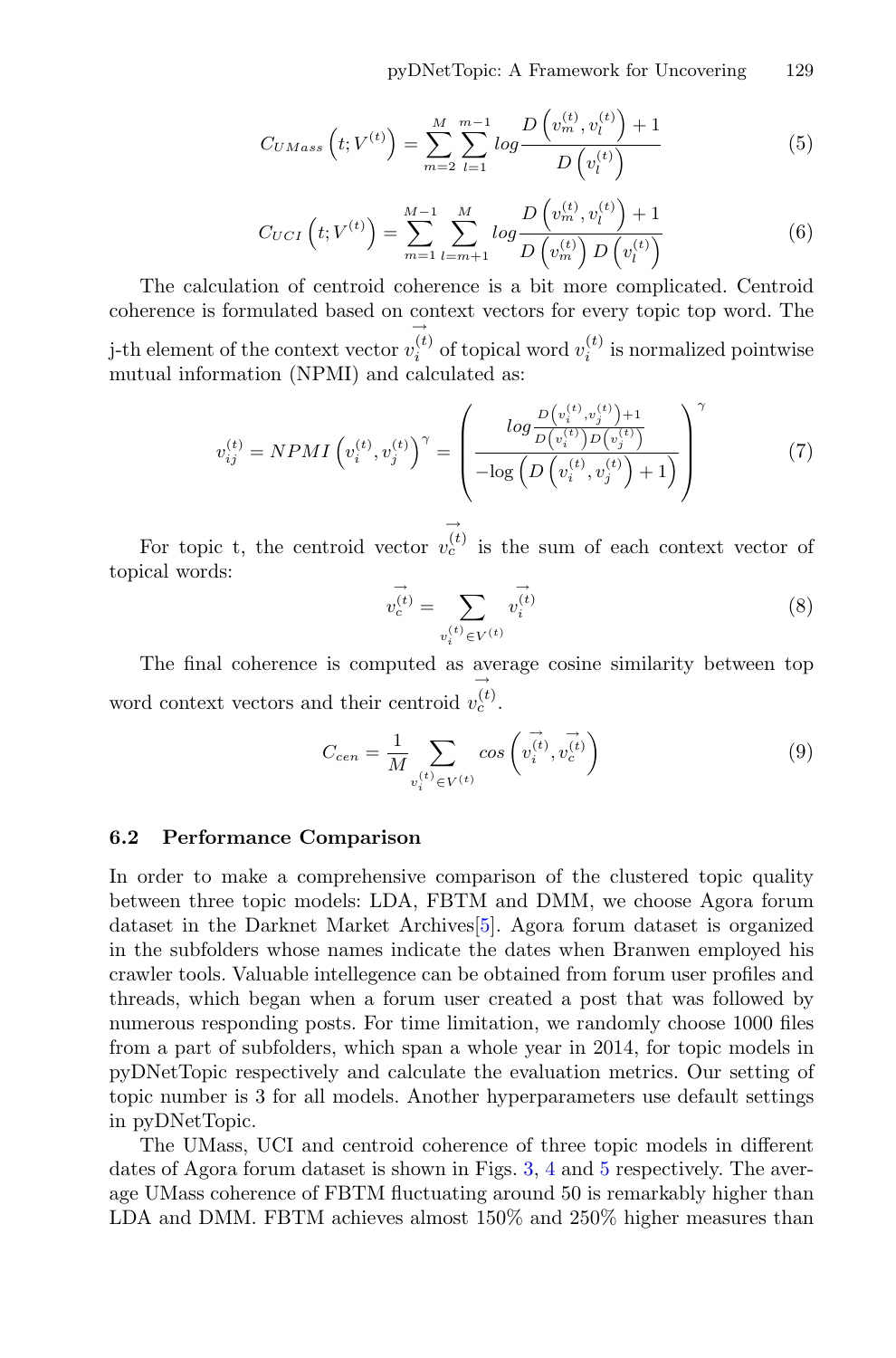

Fig. 3. Average UMass coherence of three topic models in different dates of Agora forums

<span id="page-12-0"></span>

Fig. 4. Average UCI coherence of three topic models in different dates of Agora forums

<span id="page-12-1"></span>

<span id="page-12-2"></span>Fig. 5. Average centroid coherence of three topic models in different dates of Agora forums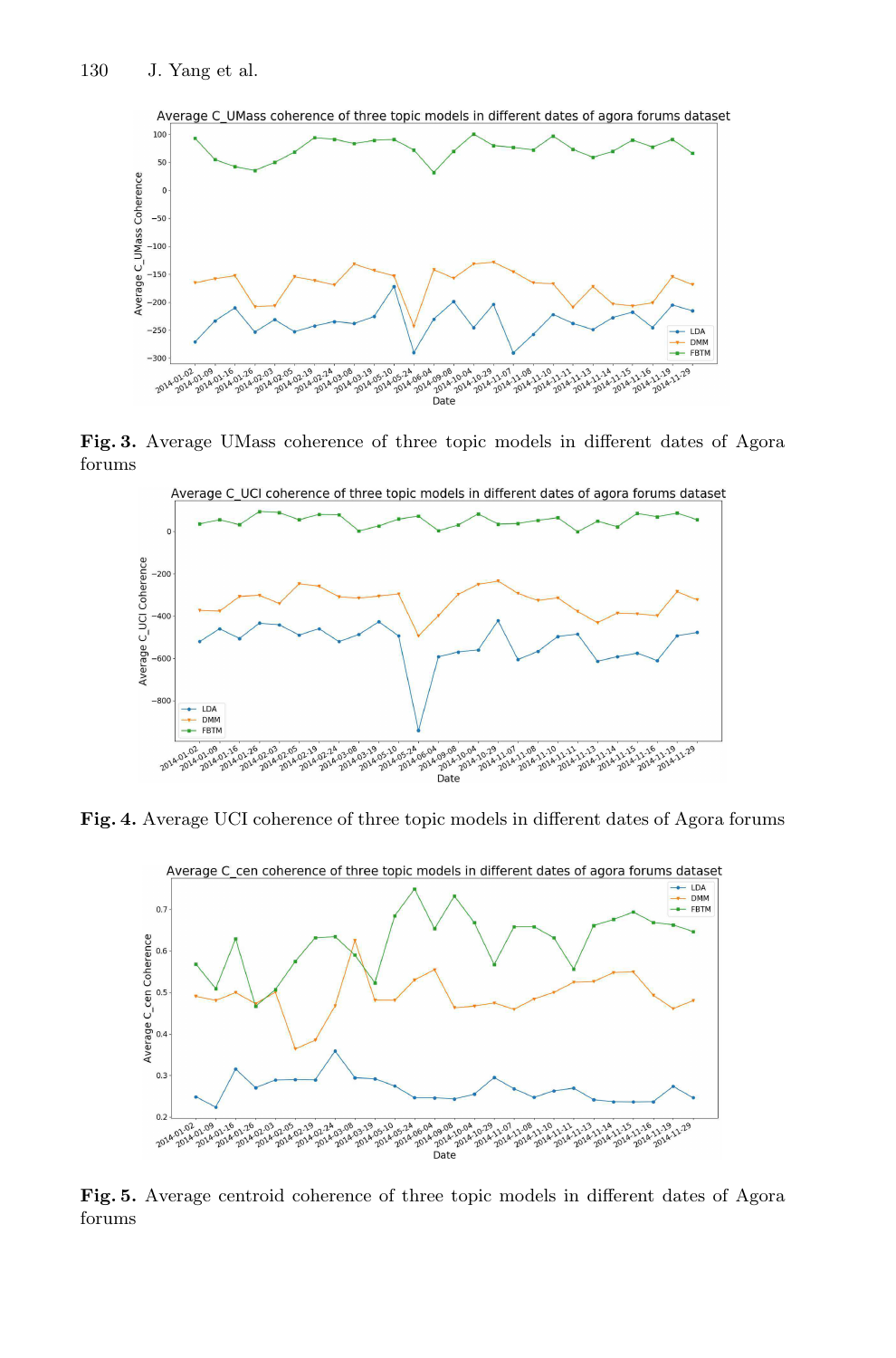LDA and DMM. UCI coherence gives a similar result: measures of FBTM is significantly higher than LDA and DMM. Due to our observation of traning files, we attribute the dramatic drop of performance of LDA in "05–24" to the high proportion of short text in dataset, especially some overly short documents. The severely negative affection on performance demonstrates the sparsity problem of LDA, which makes it the worst in all three topic models whereas extensively used in former researches. On the contraty, the stable measures of FBTM demonstrates its capability of handling various length files. About centroid coherence, situation seems a little different. The coherence scores of DMM are slightly lower than FBTM, while LDA still performs worst. We suggest the assumption made by DMM that each document originates from only one topic make the topical words selecting by DMM model much more similar in semantic space.

Table [3](#page-14-0) lists some typical topics with their related words selected by three topic models in 02–03. The italic and bold words are related to the transaction and security concerns respectively. As shown in Table [3,](#page-14-0) FBTM can capture the typical terms of researchers' interests better than DMM and LDA. The topics FBTM extracts can be concluded as topics about "Markets&Drugs", "Trust&Security", "General conversation about markets". According to comparison, the topics FBTM generates consist of more specific words. The word "KUSH", "SDB" and "Sativa", which are kinds of drugs, and the keyword "ddos", "BitcoinFog" are selected only by FBTM. According to that we can have an quick understanding about the majority drugs darknet users prefer, the bitcoin mixing up platform prevalent in darknet(BitcoinFog), as well as the concerns against DDOS attack or business fraud from darknet users. The topics LDA generated is much more ambiguous with a high repetition rate of topical words. Only thing we can see is topic 2 related to the trust issues in darknet market due to some words like "scammer". In general, we can conclude that FBTM can provide a more specific informative intelligence from darknet, which makes it a better choice than LDA that used mostly in previous works Table [3](#page-14-0) .

#### 6.3 Result Analysis

Here we give a analysis of topical results listed in detail in Appendix [B](#page-16-1) to show how topic model can help darknet intelligence mining. Owing to space constraints, we choose some of results generated by FBTM according to the date when Branwen applied his crawler in Darknet Market Archives. We show the top twenty most relevant words in each topic. The italic and bold words are related to the transaction and security concerns respectively for more visually appealing results.

Discussion About Transaction and Drug Knowledge. Results in Appendeix [B](#page-16-1) supported the role of Agora market serving as a social platform that enabled users to exchange their goods or reviews for promoting underground transactions. Similar to traditional underground forums, many vendors tend to publish advertisements of their products with introductions and attached links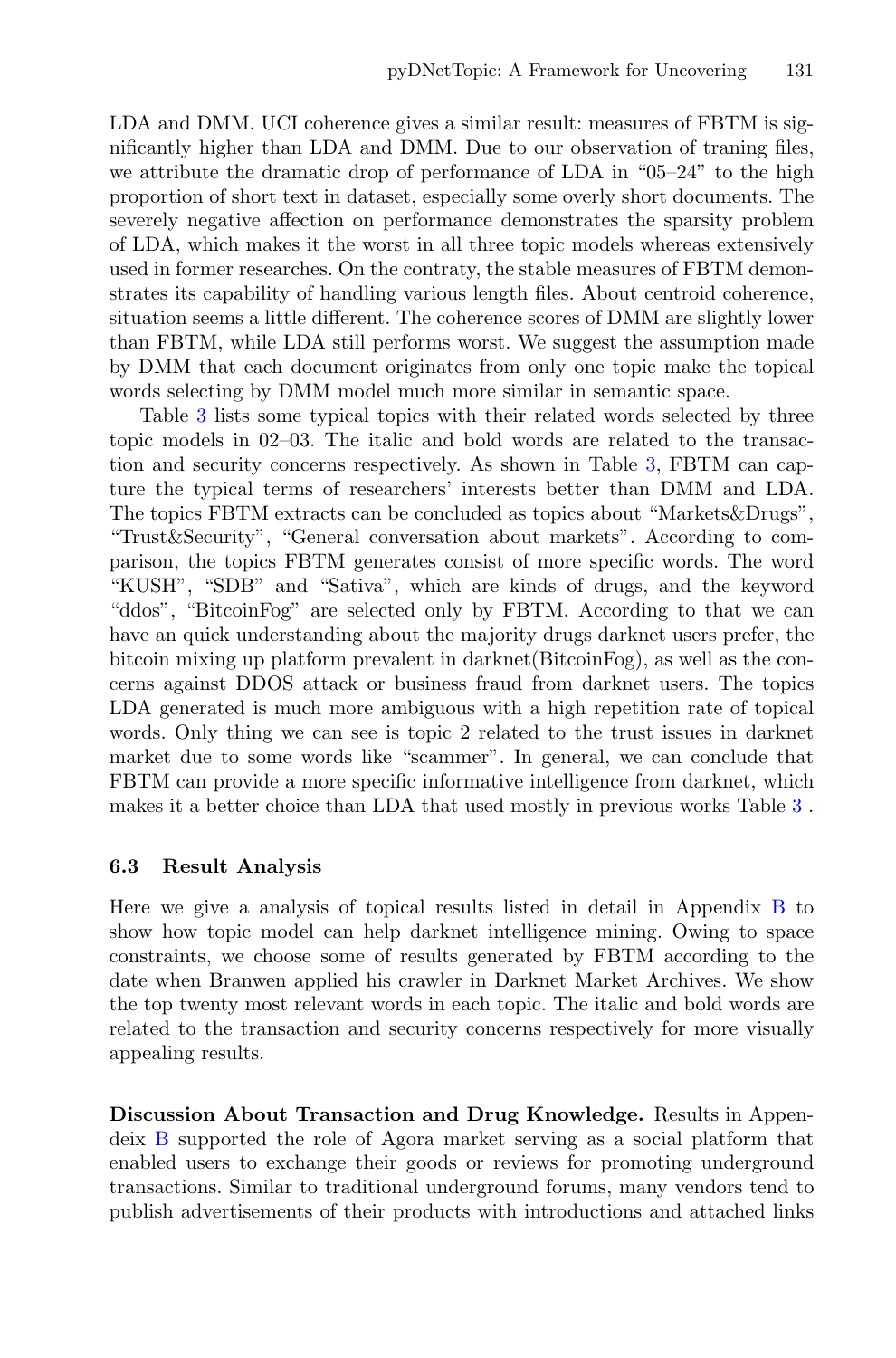<span id="page-14-0"></span>

| Topic                | <b>DMM</b>                               | <b>FBTM</b>                                  | LDA                                    |
|----------------------|------------------------------------------|----------------------------------------------|----------------------------------------|
| Markets&             | shipping item need days5                 | party SDB REAL KUSH                          | SDB follows represent number           |
| Drugs                | add order lt gt                          | whole traditional generations<br>TOR.        | dealer deposit long either             |
|                      | last smoke address $MeO$                 | Markovich <b>AGORA</b> process<br><b>USD</b> | place invite say status                |
|                      | new SDB bond listing                     | guide reason funds dedicated                 | ran people maligan vend                |
|                      | another last smoke address               | priority banks active SR1                    | scammed market chemicals<br>stock      |
| $Trust\&$            | onion market hash vendors                | less try let established                     | either place say invite                |
| Security             | weed fucking back Tor                    | BitcoinFog ddos days change                  | trust index stock along                |
|                      | squidgy going forum money                | around scammer trust work                    | scammed scammer market still           |
|                      | far send almost thing                    | described amp confident clean                | chemicals people maligan<br>register   |
|                      | <i>cannabis</i> lol re black             | provide allways cannabis<br>squidgy          | true wrong tormarket<br>kxevkwmxhe7mby |
| General<br>conversa- | onion BEGIN register<br><b>SIGNATURE</b> | REAL KUSH SDB Nite                           | 000 dealer number represent            |
| tion about<br>market | http LINK GnuPG<br>ETw6LBrqv6http        | login address MingW32 hand                   | long follows deposit vend              |
|                      | Version END account<br>MingW32           | Market administrative TOR<br>successful      | status popular single cool             |
|                      | v1 REFERRAL please THE                   | link <i>Markovich</i> best outdoors          | however TOR tormarket<br>wrong         |
|                      | team top MESSAGE NEW                     | <b>GNU END GnuPG</b> Sativa                  | none ksxq wanted topic                 |

Table 3. Topics with related words in 02–03

in the forums, especially new coming vendors. This can be reflected by the topic with keywords such as "Welcome" paired with the vendors' names. The topical words reveal some active vendors such as "Markovich", "Trim", "SQK". Another fact is active vendors always have business among multiple markets. For example, vendor "SQK" always appearing with another market "Pandora" seems that he does business in both two markets, which can be demonstrated by the content of posts.

An important functionality of underground Agora forums is it build a reputation system as a complement to the market. Forums provide a platform for exchanging evaluation and experience in transaction or drugs with freedom. That makes the forum a best place for customers to receive honest reviews and identify scammers. The common topical words "smell", "Feedback", "QUALITY" come from posts buyers exchange their usage experience or recommendation on the selling drugs. Prevalence of "scam", "scammer"or "trust" reflects the fraudulent conduct in DNM. FBTM also lists some prevalent goods, which are not captured by other models. "delta9", "x25", "KUSH", "meth", "DMT", "Lamas" are all chemical drugs sold in market. "cannabis" is also a prevalent goods while "Sativa" is the most popular species.

Another interesting findings are the transaction means used by darknet users. Topical words such as "address", "drugs", "days", "pack", and "time" seems to indicate discussions focused on purchase and delivery of drugs. The common choice for goods delivery is USPS owing to its high occurence rate in topics around transaction or delivery. Cryptocurrency is another big issue dis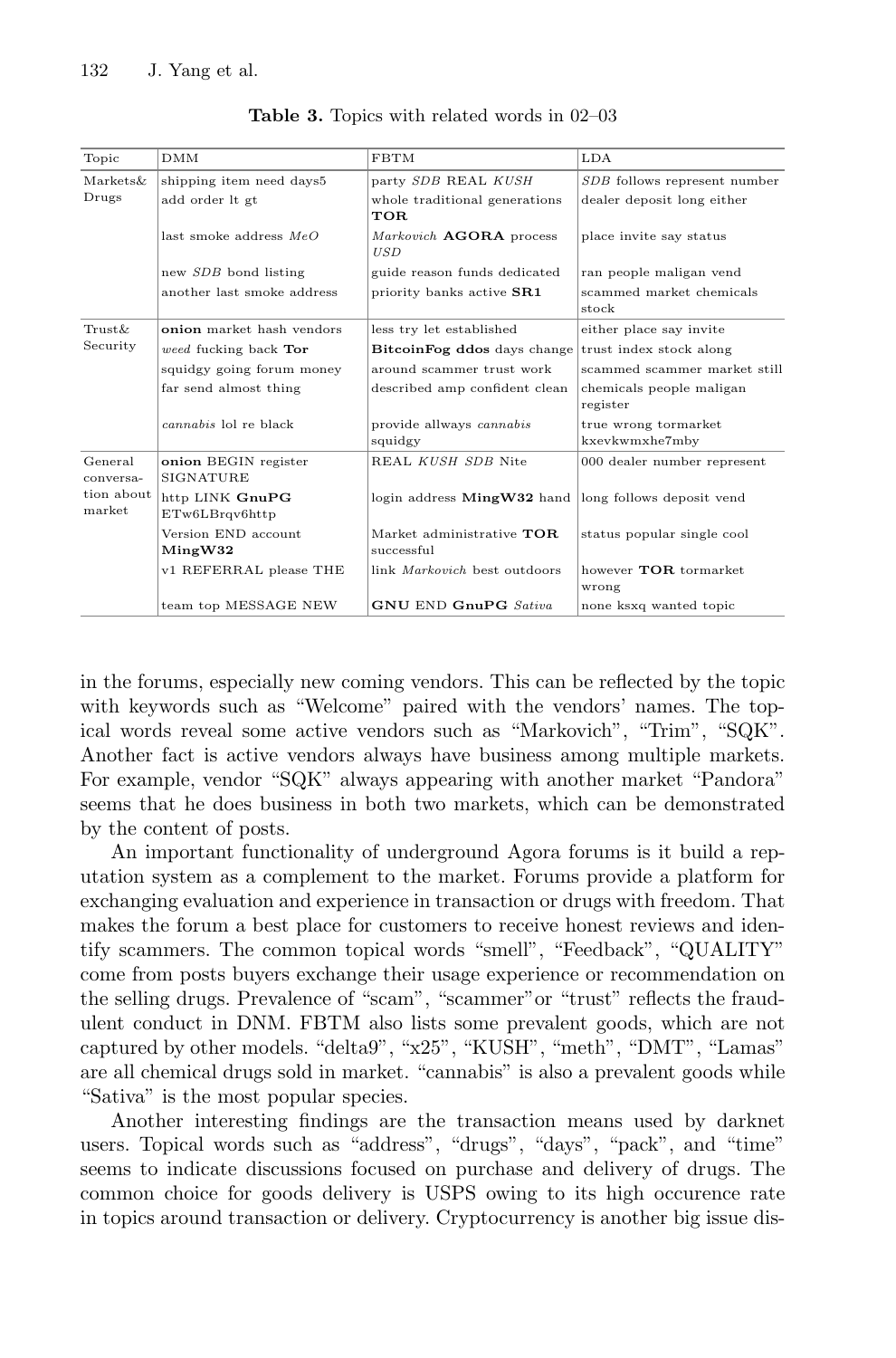cussed frequently in darknet forums. Mentioned escrow services or tools are bitcoin exchanges or wallets such as "LocalBitcoins", "Multibit", "bitcoinamory", "brainwallet", "Mycelium". Although bitcoin is the most commonly used cryptocurrency in darknet market, the usage of credit card "Pasmo" become prevalent among darknet users after being recommended in "02–24".

Security Concern and Risk Management. Security concern is always a significant issue in darknet forums. Thereinto, anonymity is the most frequently discussed property due to the appearance of terms "anonymous", "anonymizing" or "stealth". We find the most prevalent tool darknet users used for confidential communication is "pgp" (Pretty Good Privacy), which is implemented by a free open source software "GnuPG". A substantial part of posts contains a large list of PGP keys at the end. Another important communication service mentioned in the forums are emailing indicated by words such as "Tormail", "Vmail", "URSSmail", "Thunderbird" and "SMTP". Besides, darknet users also use "Pidgin" for instant messaging. For secrecy, Pidgin is utilized through Tail, a living operating system where all software is configured to connect to the internet through Tor, which is also reflected in our results. As for anonymity of transaction, mixing is a service which attempts to increase the anonymity of cryptocurrency transactions, where a group of users exchange cryptocoins with each other to increase the difficulty in tracing transactions. "Bitcoinfog" is the most prevalent coinjoin platform appearing in the topic about security.

Darknet users also focus on the security of their wallet, account or the market itself. According to the topics, "DDoS" attack from "hacker" are the most probable attack the darknet website may come under. Apart from the external threat, scam in the market is also an important issue. To prevent business fraud, darknet users take measures which can be seen from the terms such as "escrow" and "multisig" which aims to prevent markets scamming users into purchasing items that they will never receive ("exit scamming"). "FEing", which is a transaction form meaning "finalized early" where the buyer has to release the fund kept in the marketplace's wallet to the vendor before the goods were actually shipped, becomes prevalent since "02–24" to protect vendors.

# 7 Conclusion

We have presented a general framework named pyDNetTopic, which is integrated with prevalent topic models, enabling automatically extracting textual content and uncovering hot topic issues in Darknet Market forums for researchers to have a general understanding on darknet. Especially, in order to adapt to big data scenarios in corpus with diverse text lengths such as Darknet Market forums datasets, we propose an improved topic model with less resource consumption and computational complexity named FBTM. Better coherence measures indicates better quality and interpretability of topical terms generated by FBTM than baseline models. The full results and analysis on real world darknet dataset demonstrate how pyDNetTopic can help by data mining and extracting informative intelligence in darknet researches.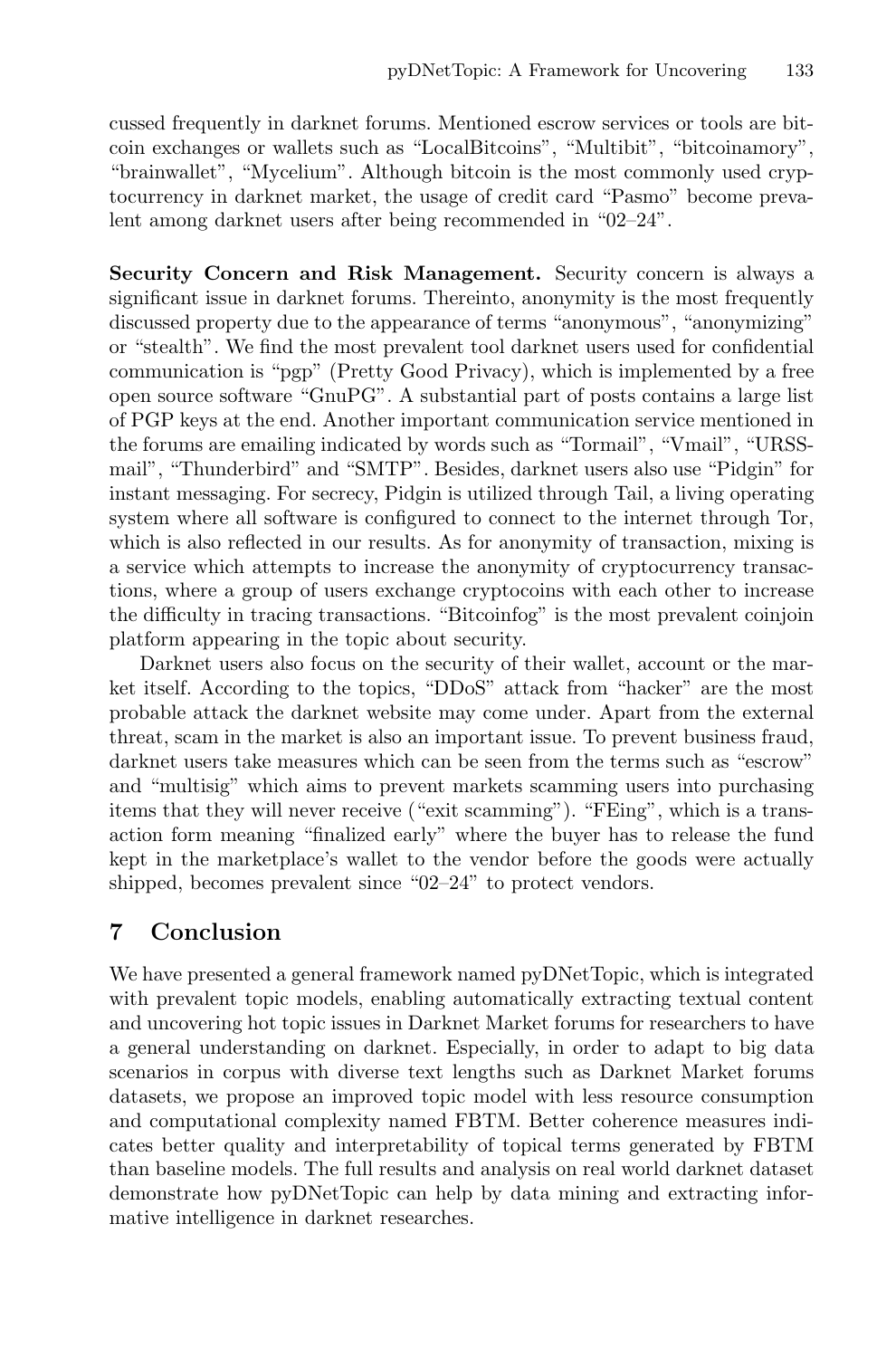# <span id="page-16-0"></span>Appendix A List of Additional Stop Words

The listing words are some common words among all topics that provide no useful information. We regard such words as general stop words in pyDNetTopic and remove them in preprocessing.

fuck, get, got, shit, see, u0e2a, would, use, think, like, xa0, sr, know, u0e3f, good, tquot, u2591, u25ac, make, fe, day, although, ands, soooo, yet, favs, So, ll, went, br, en, often, knowing, liking, one, get, thinking, even, could, go, going, fucking, fuck, shit, also, use, using, much, got, good, make, making, really, see, want, need, sure, right, still, take, taking (Tables [4,](#page-16-2) [5,](#page-16-3) [6,](#page-17-0) [7,](#page-17-1) [8,](#page-17-2) [9,](#page-18-0) [10,](#page-18-1) [11,](#page-18-2) [12,](#page-19-4) [13\)](#page-19-5).

# <span id="page-16-1"></span>Appendix B Full Topic Results of Agora Forums in 2014

<span id="page-16-2"></span>

| Topic             | Terms                                                                                            |
|-------------------|--------------------------------------------------------------------------------------------------|
| Vendor review     | Products stupid <i>vaporizer</i> referred fees start growing giving roof<br>reading              |
|                   | ur day <sub>5</sub> lost book started terms members refer bank closed                            |
| Trust & Security  | <i>TorBay</i> point products mean months thread fees sad scammer<br>trustable                    |
|                   | described impossible ve buyers selling comes option crooked<br>wasn hand                         |
| Transaction issue | Points absolutely vaporizer access More Pandora kind SQK<br>bottom legit                         |
|                   | <i>TorBay</i> crooked strain sell <i>Tranzcentral</i> cloning start <i>Sativa</i><br>server week |

Table 4. Result of 2014-01-09

#### Table 5. Result of 2014-02-03

<span id="page-16-3"></span>

| Topic                                | Terms                                                                                                                                                                 |
|--------------------------------------|-----------------------------------------------------------------------------------------------------------------------------------------------------------------------|
| Markets & Drugs                      | Party SDB REAL KUSH whole traditional<br>generations TOR Markovich AGORA<br>Process USD guide reason funds dedicated<br>priority banks active <b>SR1</b>              |
| Trust & Security                     | Less try let established <b>Bitcoin Fog ddos</b> days<br>change around scammer<br>trust work described amp confident clean provide<br>allways <i>cannabis</i> squidgy |
| General conversation<br>about market | REAL KUSH SDB Nite login address<br>MingW32 hand Market administrative<br><b>TOR</b> successful link <i>Markovich</i> best outdoors<br><b>GNU END GnuPG</b> Sativa    |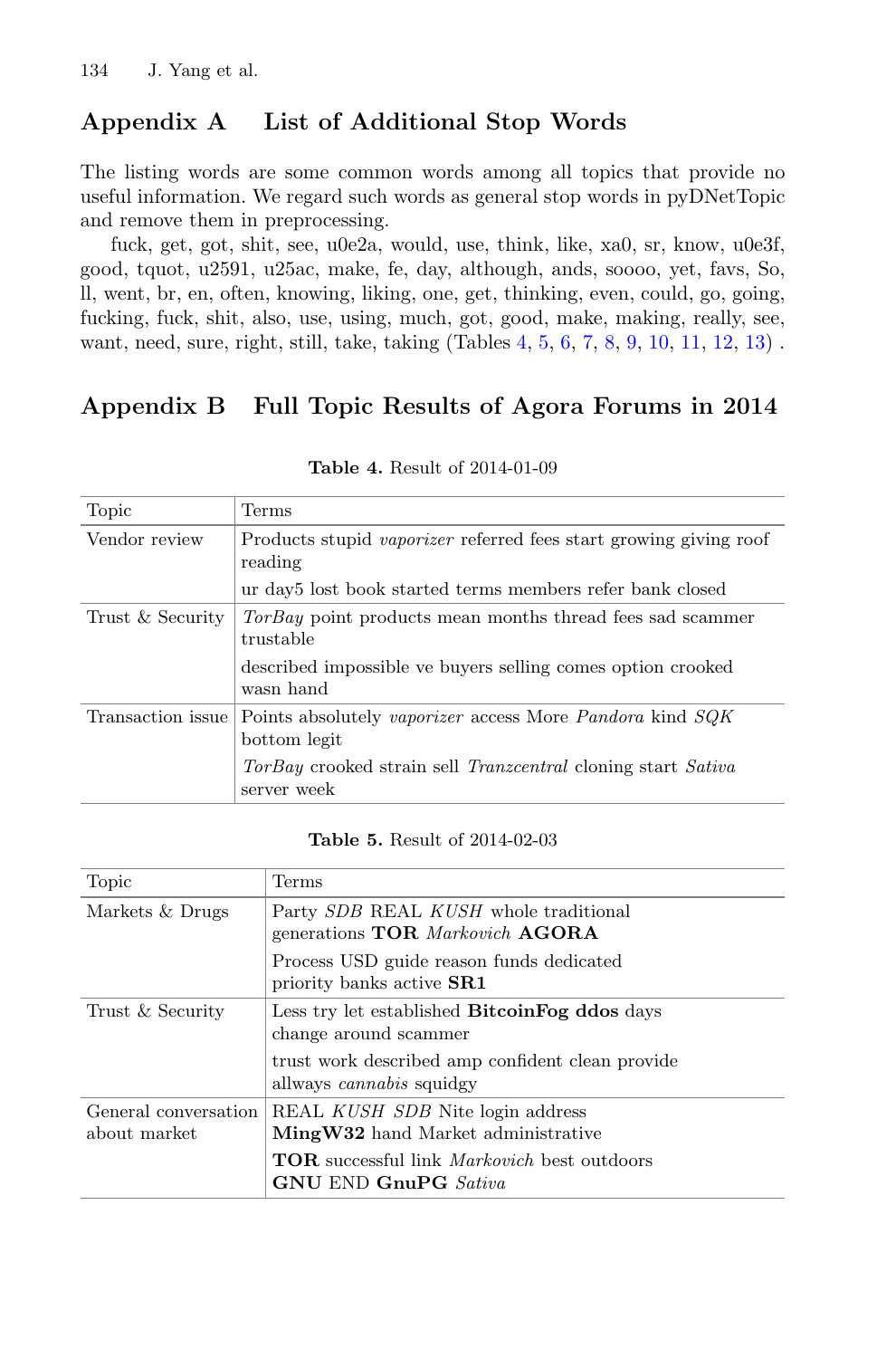<span id="page-17-0"></span>

| Topic                                | <b>Terms</b>                                                                            |  |
|--------------------------------------|-----------------------------------------------------------------------------------------|--|
| General conversation<br>about market | Partner began <b>Tormail code</b> Legit try suddenly buzz browser genetics              |  |
|                                      | Suite USB 2004 Vendors Instruments either Guide Please Requires Do                      |  |
| Anonymity & Security                 | <b>URSSMail VPN Gateway</b> blend Passmo SMTP log privacy Using<br>TrueCrypt            |  |
|                                      | <b>bitmessage FEing</b> Audio green encrypt <b>Tormail</b> items compound<br>anonymous  |  |
| Vendor review                        | www Passmo items BEST recommended testing protect Walther<br>genetic Japan              |  |
|                                      | Information anonymous <i>Indica</i> x4 larger pretty trusted straight person<br>Tormail |  |

Table 6. Result of 2014-02-24

### Table 7. Result of 2014-03-19

<span id="page-17-1"></span>

| Topic                                     | Terms                                                                                                                                                                                 |
|-------------------------------------------|---------------------------------------------------------------------------------------------------------------------------------------------------------------------------------------|
| Transaction tools and<br>items            | <b>Tormail LocalBitcoins</b> meth protects USPS DrEarnhardt Tails<br><b>Pidgin</b> House shared<br>paper parental deeper experiences delivery Interways called NOW<br>Enanthate Purps |
| General conversation<br>about transaction | Located bitcoinarmory integrity replaced Trim Japan pack smells<br>Interways thick<br>Feedback spread contains genetics lovely via forums worth <i>Blotters</i><br>Dawg               |
| Anonymity                                 | Use VPN Vmail Information interest Cert Tormail consider<br>bitmessage anonymous<br>additional <b>Pidgin</b> hidden given part admin right <b>SMTP</b> began<br>integrity             |

#### Table 8. Result of 2014-05-10

<span id="page-17-2"></span>

| Topic                                     | Terms                                                                                                                                                                                    |
|-------------------------------------------|------------------------------------------------------------------------------------------------------------------------------------------------------------------------------------------|
| Unknown                                   | Obviously patients consistently wouldn commissions<br>writing ad listing pages user inch.<br>generate <b>Pidgin</b> low Sunday Sign March <i>Morrissons</i><br>hardly Grape situation    |
| General conversation<br>about market      | Lotus won flooring anymore nlm quick Vendors usb<br>previous words<br>id Wallets Thunderbird specific asked beautiful<br>geometric p1http recognized CBG                                 |
| General conversation<br>about transaction | Boguu inch commissions <b>LocalBitcoins</b> offers brand<br>almost improved <i>cannabinoids</i><br>privacy sensitive bred Wallets seeking priority pain posting<br>stealth partner known |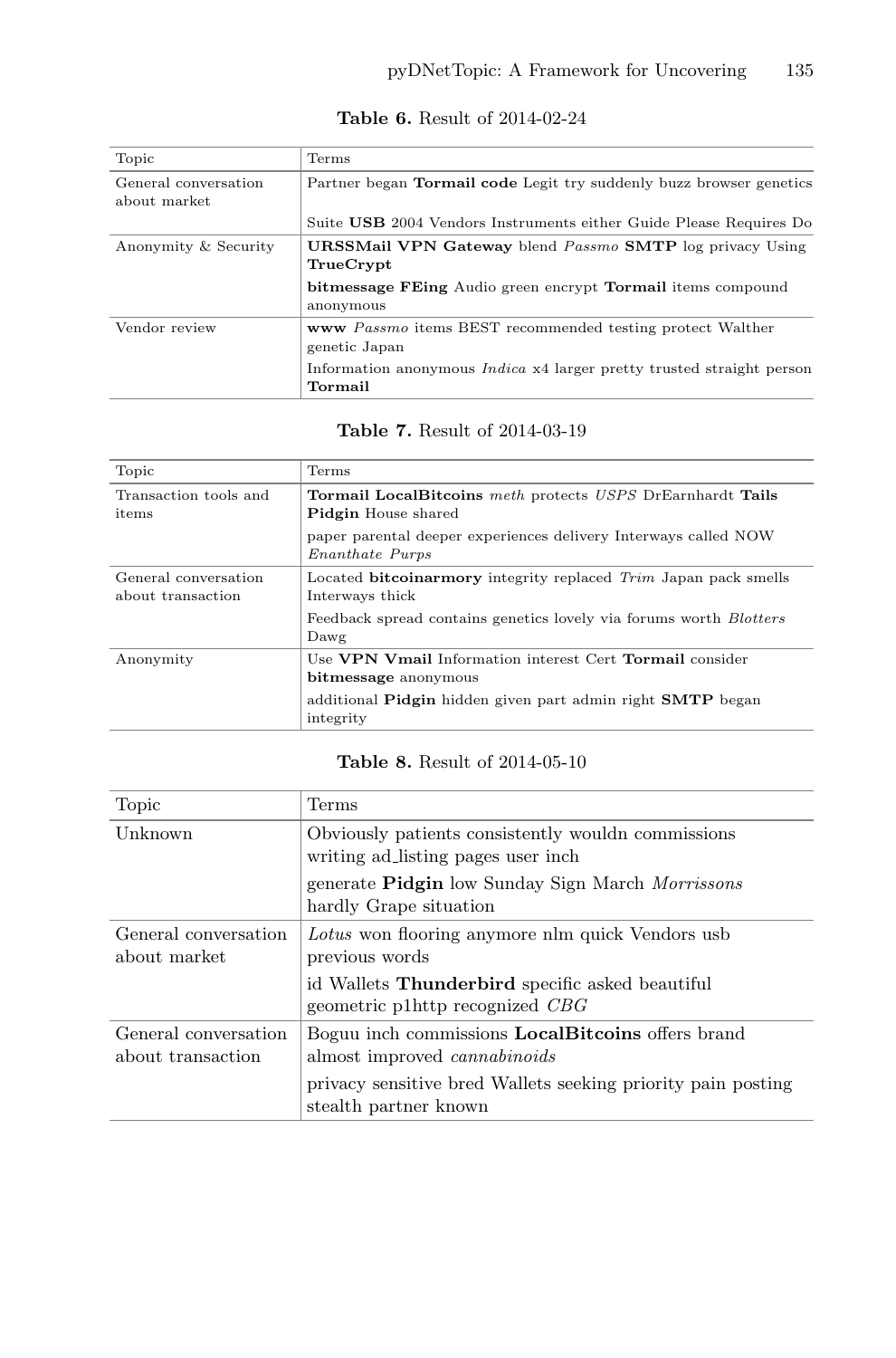<span id="page-18-0"></span>

| Topic                                 | Terms                                                                                    |
|---------------------------------------|------------------------------------------------------------------------------------------|
| Security                              | Id <i>blotters</i> numerous <b>agora</b> comedown security package sells<br>priced Vmail |
|                                       | clear price b1t <b>ddos VPN Tormail</b> privacy <i>blotter</i> kind<br>truecrypt         |
| Privacy                               | Thirty hour unsigned Liquid <b>truecrypt</b> finished crushed Use<br>nowhere privacy     |
|                                       | trying id headers deal ochruins encryption register webmail<br>client basically          |
| General conversation<br>about markets | Lotus p1http bizarre nowhere comedown activity $x25$<br>unfortunately <b>Linux</b> labor |
|                                       | Download low confirmed opportune kinda secure worried<br>transaction park combined       |

#### Table 9. Result of 2014-06-04

# Table 10. Result of 2014-09-08

<span id="page-18-1"></span>

| Topic                                 | Terms                                                                                                                                            |
|---------------------------------------|--------------------------------------------------------------------------------------------------------------------------------------------------|
| Drugs                                 | Laid trusted activity asserted smooth <i>delta9</i> tv <i>cannabisrelief</i><br>crystal matter                                                   |
|                                       | welcome eaten set mcg 110ug bag March writing system found                                                                                       |
| General conversation<br>about markets | Lotus universe asked flooring news weeks regularly Blotters<br>American bizarre<br>ty crystal writing Vendors trusted confirmed online situation |
|                                       | activity stable                                                                                                                                  |
| Vendor review                         | Boguu numb box previous <i>cannabinoids</i> indeed outside<br>messaged parents July                                                              |
|                                       | deeper pages brand preview coin seconds moment community<br>known index                                                                          |

## Table 11. Result of 2014-10-29

<span id="page-18-2"></span>

| Topic                | Terms                                                                               |
|----------------------|-------------------------------------------------------------------------------------|
| Vendor advertisement | Lamas Vendors ups thought focus opinion inch white truly<br>asked                   |
|                      | dark presences <i>drugs</i> setting bizarre weeks offer <b>php</b> forum<br>Jim     |
| Vendor review        | Words Xanax partner leave work answer old quick unsigned<br>outside                 |
|                      | perception universe comedown lower comeup sbizarre<br>information feeling truly USD |
| Drug                 | Lamas anyone white reccomend contains quotes drugs info<br>thoroughly amount        |
|                      | Other Sativa Shamrock trusted DMT stable allows fun line<br>looked                  |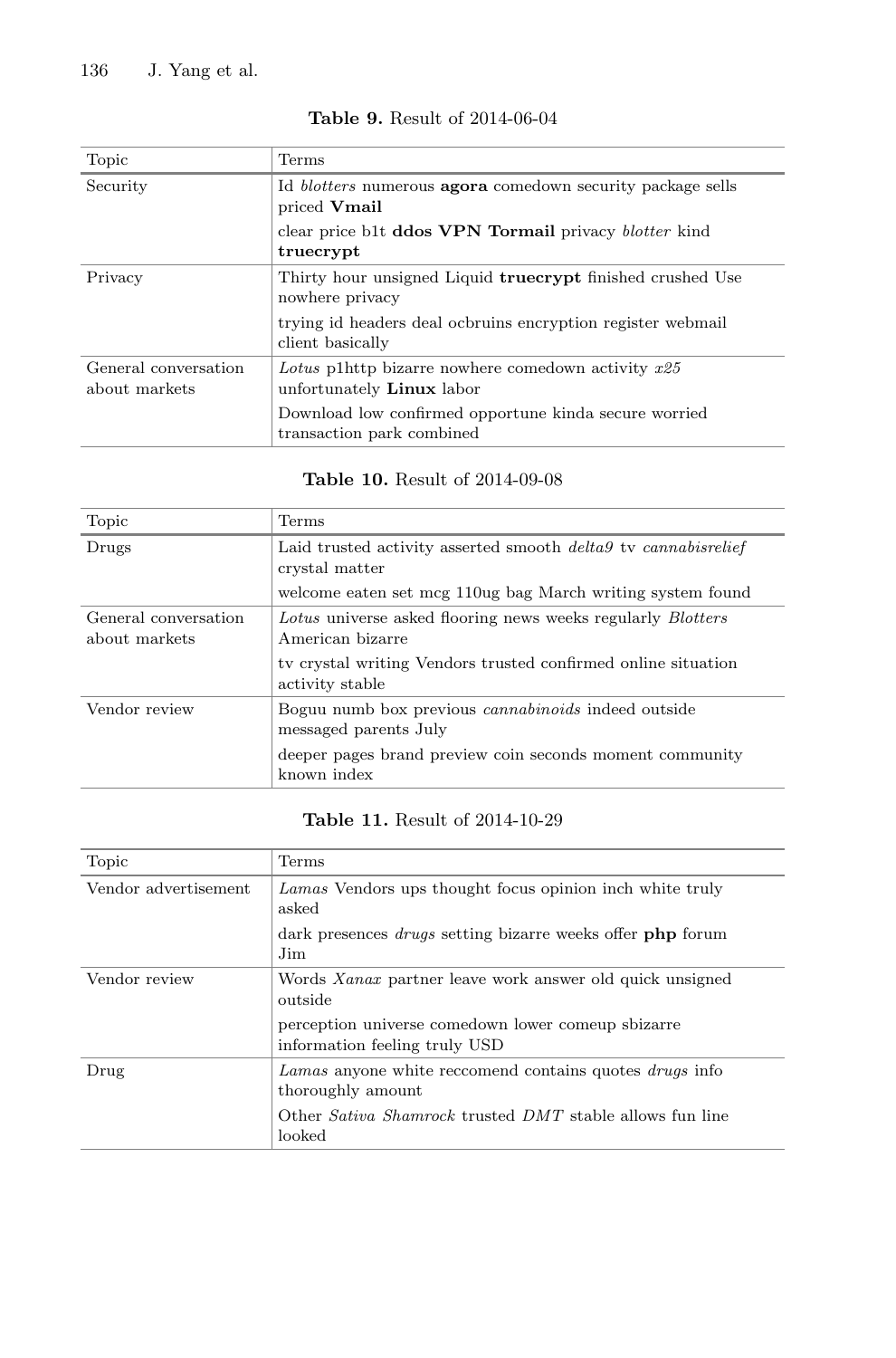<span id="page-19-4"></span>

| Topic                | Terms                                                                                             |  |
|----------------------|---------------------------------------------------------------------------------------------------|--|
| Transaction tools    | Public <i>Paypal</i> <b>Multibit Mycelium</b> buys really cash<br>Using someone <b>Blockchain</b> |  |
|                      | signed <i>silver</i> certain Love lower amazing Offline watching<br>buyer blotter                 |  |
| Vendor advertisement | <b>LocalBitcoins</b> welcome anyone unsigned however<br>understanding put refund prejudice        |  |
|                      | page three forums connects tried <b>brainwallet</b> funds<br>longer big Jim untested              |  |
| Drug review          | Password <i>blotter</i> lectures packs left paper nature <i>BMR</i><br>wall want                  |  |
|                      | documentaries set jar site ready world Any Vendors<br>Guide White                                 |  |

Table 12. Rresult of 2014-11-11

|  |  | <b>Table 13.</b> Result of 2014-11-19 |
|--|--|---------------------------------------|
|--|--|---------------------------------------|

<span id="page-19-5"></span>

| Topic              | Terms                                                                               |
|--------------------|-------------------------------------------------------------------------------------|
| Vendor review      | Numb indeed USPS container snoopy recommended<br><i>Sativa</i> Even <i>Floyd</i> Go |
|                    | Low hot March <b>Pidgin</b> Some re Twins Cheap Vendors<br>solution                 |
| Mailing discussion | <b>Tormail</b> asked deeper Jim crazy <b>VPN Vmail</b> actually<br>ask truly        |
|                    | writing <b>SMTP</b> vesterday old spread spice hacked disk<br>network bitmessage    |
| Unknown            | Won bizarre overall soft inch <b>Linux</b> hope writing bonus<br>words              |
|                    | comeup vesterday connected action posts spread tripped<br>unsigned universe numb    |

# References

- <span id="page-19-3"></span>1. Aletras, N., Stevenson, M.: Evaluating topic coherence using distributional semantics, pp. 13–22, March 2013
- <span id="page-19-1"></span>2. Almukaynizi, M., Grimm, A., Nunes, E., Shakarian, J., Shakarian, P.: Predicting cyber threats through hacker social networks in darkweb and deepweb forums, pp. 1–7, October 2017. <https://doi.org/10.1145/3145574.3145590>
- <span id="page-19-0"></span>3. Biddle, P., England, P., Peinado, M., Willman, B.: The darknet and the future of content protection. In: Feigenbaum, J. (ed.) DRM 2002. LNCS, vol. 2696, pp. 155–176. Springer, Heidelberg (2003). [https://doi.org/10.1007/978-3-540-44993-](https://doi.org/10.1007/978-3-540-44993-5_10) 5 [10](https://doi.org/10.1007/978-3-540-44993-5_10)
- <span id="page-19-2"></span>4. Blei, D., Ng, A., Jordan, M.: Latent dirichlet allocation. J. Mach. Learn. Res. 3, 993 (2013)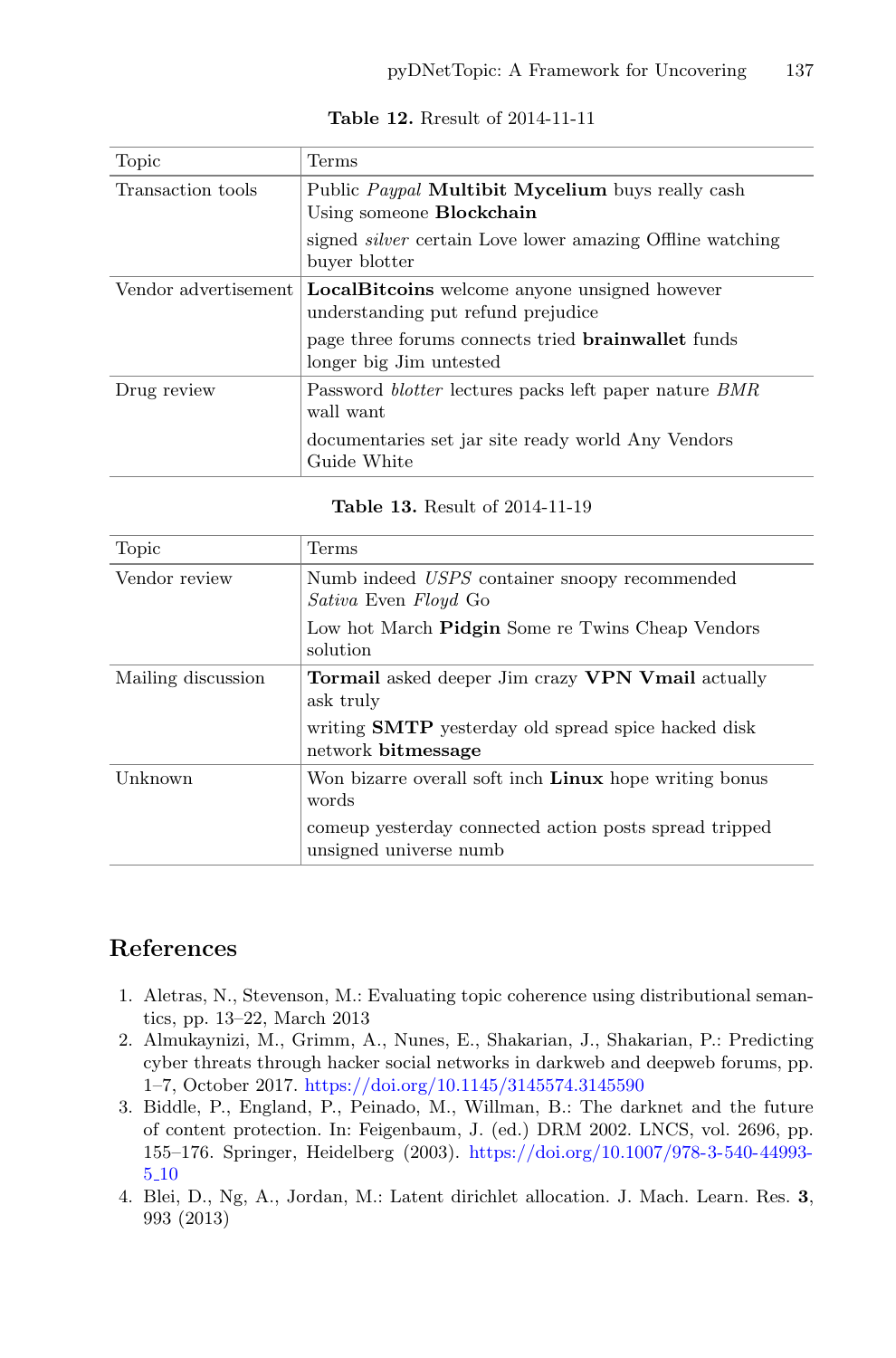- <span id="page-20-18"></span>5. Branwen, G., et al.: Dark net market archives, 2011–2015. [www.gwern.net/](www.gwern.net/Blackmarket%20archives) [Blackmarket%20archives](www.gwern.net/Blackmarket%20archives) (2015)
- <span id="page-20-0"></span>6. Christin, N.: Traveling the silk road: a measurement analysis of a large anonymous online marketplace, pp. 213–224, May 2013. [https://doi.org/10.1145/2488388.](https://doi.org/10.1145/2488388.2488408) [2488408](https://doi.org/10.1145/2488388.2488408)
- <span id="page-20-8"></span>7. Deliu, I., Leichter, C., Franke, K.: Collecting cyber threat intelligence from hacker forums via a two-stage, hybrid process using support vector machines and latent dirichlet allocation, pp. 5008–5013, December2018. [https://doi.org/10.1109/](https://doi.org/10.1109/BigData.2018.8622469) [BigData.2018.8622469](https://doi.org/10.1109/BigData.2018.8622469)
- <span id="page-20-3"></span>8. Dittus, M., Wright, J., Graham, M.: Platform criminalism: The 'last-mile' geography of the darknet market supply chain, pp. 277–286, April 2018. [https://doi.org/](https://doi.org/10.1145/3178876.3186094) [10.1145/3178876.3186094](https://doi.org/10.1145/3178876.3186094)
- <span id="page-20-1"></span>9. Eimer, T., Luimers, J.: Onion governance: Securing drug transactions in dark net market platforms, August 08 2019
- <span id="page-20-5"></span>10. Grisham, J., Barreras, C., Afarin, C., Patton, M.: Identifying top listers in alphabay using latent dirichlet allocation, p. 219, September 2016. [https://doi.org/10.1109/](https://doi.org/10.1109/ISI.2016.7745477) [ISI.2016.7745477](https://doi.org/10.1109/ISI.2016.7745477)
- <span id="page-20-2"></span>11. Hout, M.C., Bingham, T.: 'Surfing the silk road': a study of users' experiences. Int. J. Drug Policy 24, 524–529 (2013). <https://doi.org/10.1016/j.drugpo.2013.08.011>
- <span id="page-20-12"></span>12. Jin, O., Liu, N., Zhao, K., Yu, Y., Yang, Q.: Transferring topical knowledge from auxiliary long texts for short text clustering, pp. 775–784, October 2011. [https://](https://doi.org/10.1145/2063576.2063689) [doi.org/10.1145/2063576.2063689](https://doi.org/10.1145/2063576.2063689)
- <span id="page-20-14"></span>13. Larochelle, H., Lauly, S.: A neural autoregressive topic model. In: Advances in Neural Information Processing Systems, vol. 4, pp. 2708–2716, January 01 2012
- <span id="page-20-16"></span>14. Mimno, D., Wallach, H., Talley, E., Leenders, M., Mccallum, A.: Optimizing semantic coherence in topic models, pp. 262–272, January 2011
- <span id="page-20-17"></span>15. Newman, D., Lau, J., Grieser, K., Baldwin, T.: Automatic evaluation of topic coherence, pp. 100–108, January 2010
- <span id="page-20-4"></span>16. Nunes, E., et al.: Darknet and deepnet mining for proactive cybersecurity threat intelligence, July 2016
- <span id="page-20-10"></span>17. Phan, X., Nguyen, L., Horiguchi, S.: Learning to classify short and sparse text & web with hidden topics from large-scale data collections. In: Proceedings 17th International Conference on World Wide Web, pp. 91–100, February 2020
- <span id="page-20-11"></span>18. Phan, X.H., Nguyen, C.T., Le, D.T., Nguyen, L., Horiguchi, S., Ha, Q.: A hidden topic-based framework toward building applications with short web documents. IEEE Trans. Knowl. Data Eng. 23, 961–976 (2011). [https://doi.org/10.](https://doi.org/10.1109/TKDE.2010.27) [1109/TKDE.2010.27](https://doi.org/10.1109/TKDE.2010.27)
- <span id="page-20-9"></span>19. Porter, K.: Analyzing the DarkNetMarkets subreddit for evolutions of tools and trends using LDA topic modeling. Digit. Invest. Int. J. Digit. Forensics Incid. Response 26, S87–S97 (2018)
- <span id="page-20-15"></span>20. Röder, M., Both, A., Hinneburg, A.: Exploring the space of topic coherence measures. In: WSDM 2015 - Proceedings of the 8th ACM International Conference on Web Search and Data Mining, pp. 399–408, February 2015. [https://doi.org/10.](https://doi.org/10.1145/2684822.2685324) [1145/2684822.2685324](https://doi.org/10.1145/2684822.2685324)
- <span id="page-20-13"></span>21. Salakhutdinov, R., Hinton, G.: Replicated softmax: an undirected topic model. pp. 1607–1614, January 2009
- <span id="page-20-6"></span>22. Samtani, S., Chinn, R., Chen, H.: Exploring hacker assets in underground forums, pp. 31–36, May 2015. <https://doi.org/10.1109/ISI.2015.7165935>
- <span id="page-20-7"></span>23. Samtani, S., Chinn, R., Chen, H., Nunamaker, J.: Exploring emerging hacker assets and key hackers for proactive cyber threat intelligence. J. Manag. Inf. Syst. 34, 1023–1053 (2017). <https://doi.org/10.1080/07421222.2017.1394049>